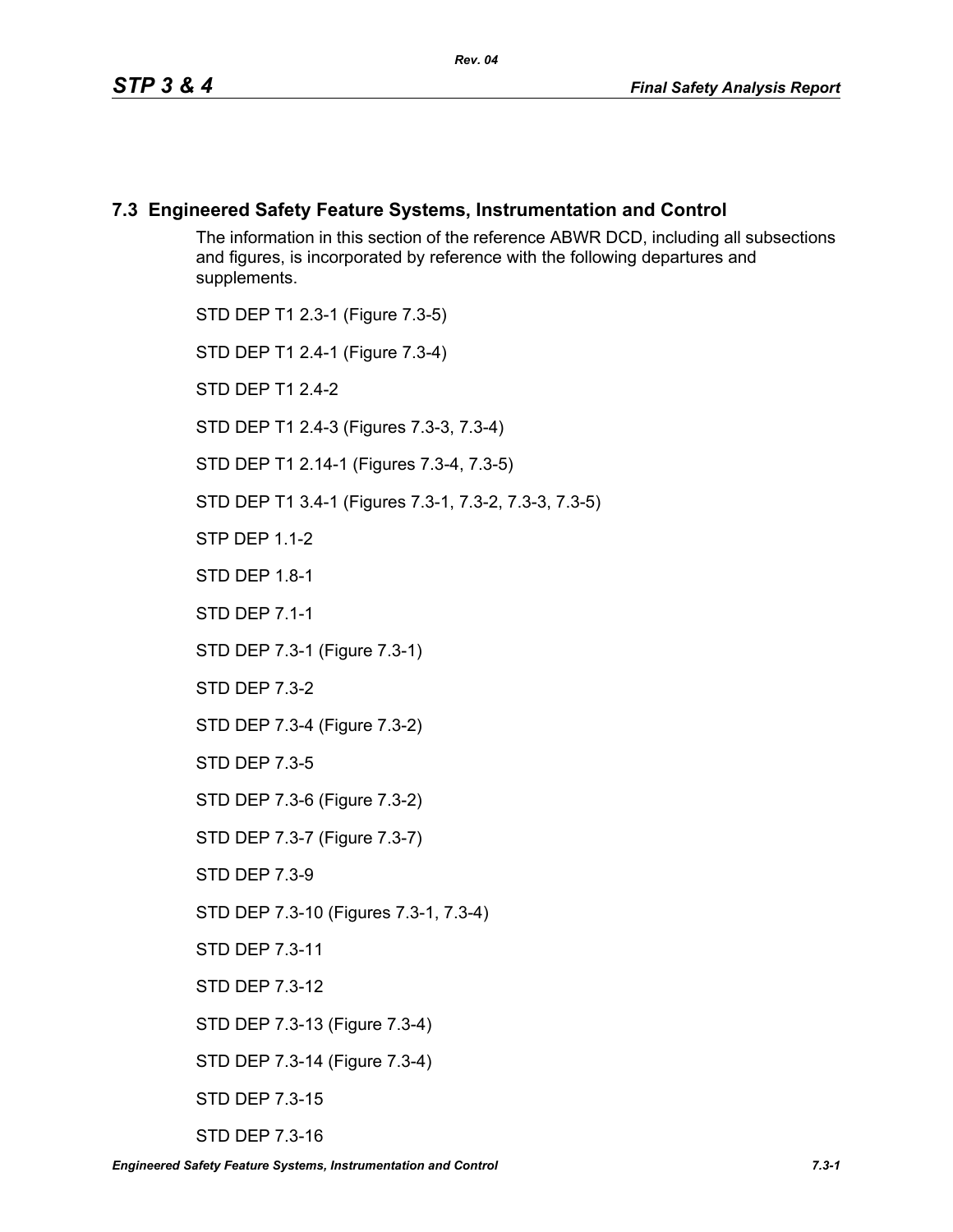STD DEP 7.3-17

STD DEP 7.7-2

STD DEP Admin (Figure 7.3-5)

# **7.3.1 Description**

# **7.3.1.1 System Descriptions**

STD DEP 1.8-1

*This subsection describes the instrumentation and controls for the various engineered safety features (ESF) systems. It provides design basis information as called for by IEEE-* 279 603 *and provides reference to system diagrams which are included in the Safety Analysis Report.*

# **7.3.1.1.1.1 High Pressure Core Flooder System Instrumentation and Controls**

*Rev. 04*

STD DEP T1 3.4-1

STD DEP 7.1-1

STD DEP 7.3-1

STD DEP Admin

*(2)* Supporting Systems (Power Supplies)

*Supporting systems for the HPCF I&C consist only of the instrumentation, logic and motive power supplies. The controls instrumentation and logic power is obtained from the SSLC* ESF Logic and Control (ELCS)Class 1E 125 VDC *Division 2 and 3, 120 VAC UPS buses (Section 8.3). The logic power is as described in Section 7.2 for the RPS portion of the SSLC* Reactor Trip and Isolation System (RTIS)*.*

- *(3) Equipment Design*
	- *(a) (w)Initiating Circuits*

*Reactor vessel low water level is monitored by four level transmitters (one in each of the four electrical divisions) that sense the difference between the pressure due to a constant reference leg of water and the pressure due to the actual height of water in the vessel. Each level transmitter provides an input to local multiplexer units which perform signal conditioning and* a remote digital logic controller (RDLC) for *analog-to-digital conversion. The formatted, digitized sensor input is*  transmitted *with other sensor signals over an optical fiber data link to the logic processing units in the main control room. All four transmitter signals are fed into the two-out-of-four logic for each of the two divisions (II & III). The initiation logic for HPCF sensors is shown in Figure 7.3-1.*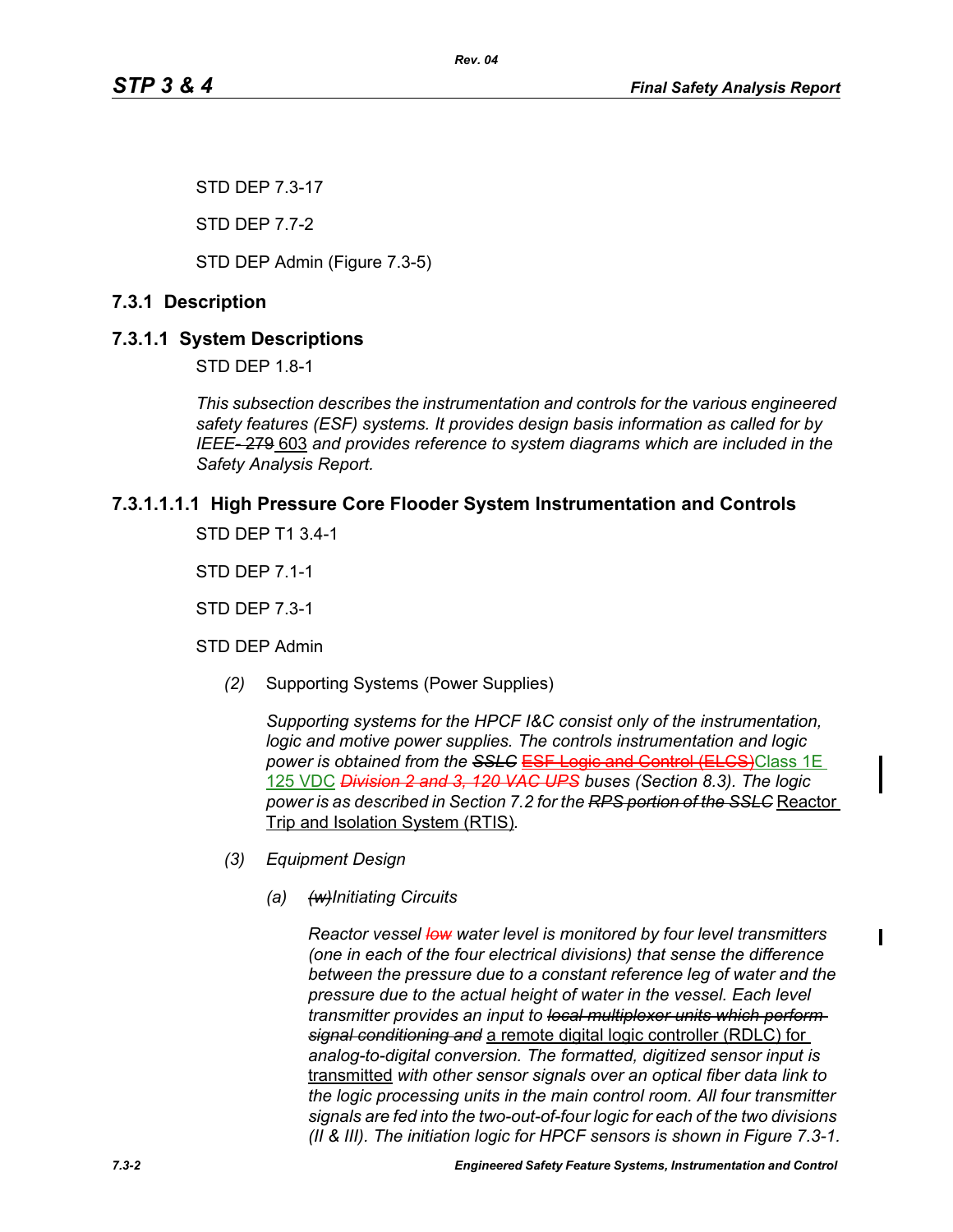*The HPCF System is initiated on receipt of a reactor vessel low water level signal (Level 1.5) or drywell high-pressure signal from the trip logic. The HPCF System reaches its design flow rate within 36 seconds of receipt of initiation signal* in a time interval consistent with Table 6.3-1*. Makeup water is discharged to the reactor vessel until the reactor high water level is reached. The HPCF System then automatically stops flow by closing the injection valve if the high water level signal is available.*

*(d) Redundancy and Diversity*

The following standard supplement provides reference to additional information.

For additional diverse HPCF features to mitigate potental commonmode failure conditions, see the discussion in Subsection 7C.5.

*(e) Actuated Devices*

*The HPCF valves must be opened sufficiently to provide design flow rate within 36 seconds from receipt of the initiation signal* the time interval consistent with Table 6.3-1.

*(f) Separation*

*Separation within the ECCS is such that no single design basis event, in conjunction with an additional single failure, can prevent core cooling when required. Control and electrically driven equipment wiring is segregated into three separate electrical divisions, designated I, II and III (Figure 8.3-1).* Initiation sensor inputs are from all four divisions. *HPCF is a two-division system utilizing Divisions II and III. HPCF control logic, cabling, manual controls and instrumentation are arranged such that divisional separation is maintained. System separation and diesel loading are shown in Table 8.3-1.*

*(g) Testability*

*The high-pressure core flooder (HPCF) instrumentation and control system is capable of being tested during normal unit operation to verify the operability of each system component. Testing of the initiation transmitters which are located outside the drywell is accomplished by valving out each transmitter, one at a time, and applying a test pressure source. This verifies the operability of the transmitter, as well as the calibration range. The analog sensor inputs are calibrated at the analog inputs of the remote multiplexing units RDLCs. With a division-ofsensors bypass in place, calibrated, variable signals are injected in place of the sensor signals and monitored at the SSLC* ELCS *control room panels for linearity, accuracy, fault response, and downscale and upscale trip response.*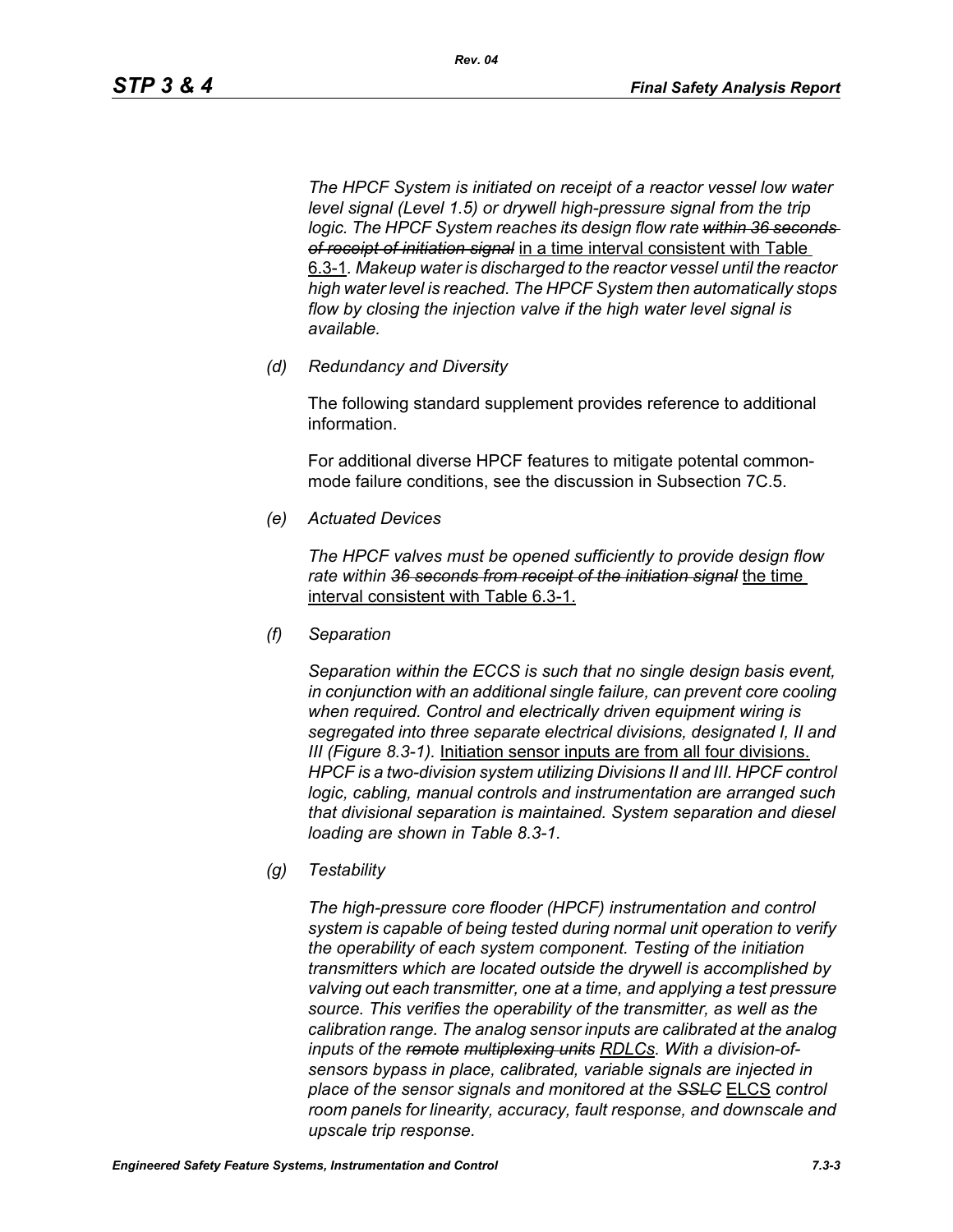*Testing for functional operability of the control logic is accomplished by means of continuous automatic self-testing. The automatic system selftest* as *discussed in Subsection 7.1.2.1.6 is also applicable for HPCF.*

*(i) Operational Considerations*

*See Chapter 16 for setpoints and margins.*The Bases for Chapter 16 describes the methods for calculating setpoints and margins.

*(j) Parts of System Not Required for Safety*

*The non-safety-related portions of the HPCF System include the annunciators and the* plant *computer* functions (PCFs)*. Other instrumentation considered non-safety-related are those indicators which are provided for operator information but are not essential to correct operator action.*

**7.3.1.1.1.2 Automatic Depressurization Subsystem Instrumentation and Controls**

*Rev. 04*

STD DEP T1 3.4-1

STD DEP 7.1-1

- STD DEP 7.3-2
- STD DEP 7.3-4
- STD DEP 7.3-5
- STD DEP 7.3-6
- STD DEP 7.3-7
- STD DEP 7.3-16
- STD DEP 7.7-2
- STD DEP Admin
	- *(1) System Identification*

*Automatic safety/relief valves (SRVs) are installed on the main steamlines inside the drywell. The valves can be actuated in two ways: (1) they will relieve pressure by actuation with electrical power* by pneumatic action *or (2) by mechanical actuation without power. The suppression pool provides a heat sink for steam relieved by these valves. Relief valve operation may be controlled manually from the control room to hold the desired reactor pressure. Eight of the SRVs are designated as Automatic Depressurization Subsystem (ADS) valves and are capable of operating from either ADS logic*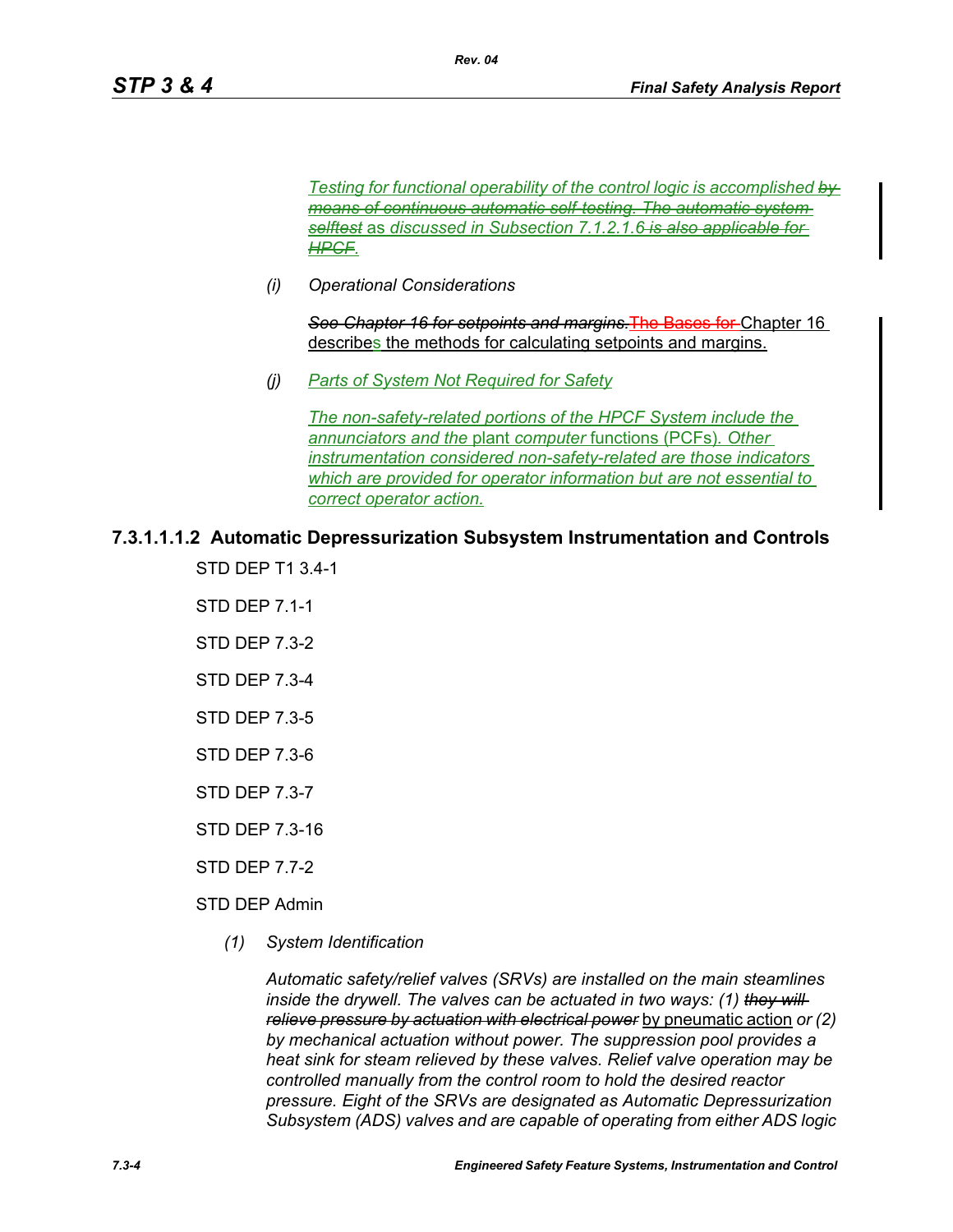*or safety/relief logic signals. The safety/relief logic is discussed in Paragraph (4). Automatic depressurization by the ADS is provided to reduce the pressure during a loss-of-coolant accident in which the HPCF and RCIC Systems are unable to restore vessel water level. This allows makeup of core cooling water by the low pressure makeup system (RHR/LP flooding mode).*

*(3) Equipment Design*

*The ADS accumulators are sized to operate the SRV one time at drywell design pressure or five times at normal drywell pressure, following failure of the pneumatic supply to the accumulator. Sensors provide inputs to local multiplexer units which perform signal conditioning and* an RDLC for *analogto-digital conversion. The formatted, digitized sensor inputs are multiplexed* transmitted *with other sensor signals over an optical data link to the logic processing units in the main control room. All four transmitter signals are fed into the two-out-of-four logic for each of two divisions, either of which can actuate the ADS. Station batteries and SSLC* ELCS *power supplies energize the electrical control circuitry. The power supplies for the redundant divisions are separated to limit the effects of electrical failures. Electrical elements in the control system energize to cause the relief valves to open.*

*(b) Logic and Sequencing*

*Two parameters of initiation signals are used for the ADS: drywell high pressure and reactor vessel low-low water* below *level (Level 1)* or reactor vessel water below Level 1 alone after a time delay*. Two-out-offour of each set of signals must be present throughout the timing sequence to cause the SRVs to open. Each parameter separately seals itself in and annunciates following the two-out-of-four logic confirmation. Low Water Level 1 is the final sensor to initiate the ADS.*

*After receipt of the initiation signals and after a delay provided by time delay elements, each of the two solenoid pilot gas valves is energized. This allows pneumatic pressure from the accumulator to act on the gas cylinder operator. The gas cylinder operator opens and holds the relief valve open. Lights in the main control room indicate when the solenoidoperated pilot valves are* gas cylinder operator is *energized to open*ed or closed for *a safety/relief valve. Linear variable differential transformers (LVDTs)* Limit switches *mounted on the* gas cylinder *valve operators verify each valve position to the Performance Monitoring and Control System (PMCS)* plant computer function (PCF)*, and the annunciators.*

*Manual reset circuits are provided for the ADS initiation signal and the two parameter sensor input logic signals. An attempted reset has no effect if the two-out-of-four initiation signals are still present from each parameter (high drywell pressure and low-low reactor water level* below Level 1*). However, a keylocked* an *inhibit switch is provided for each*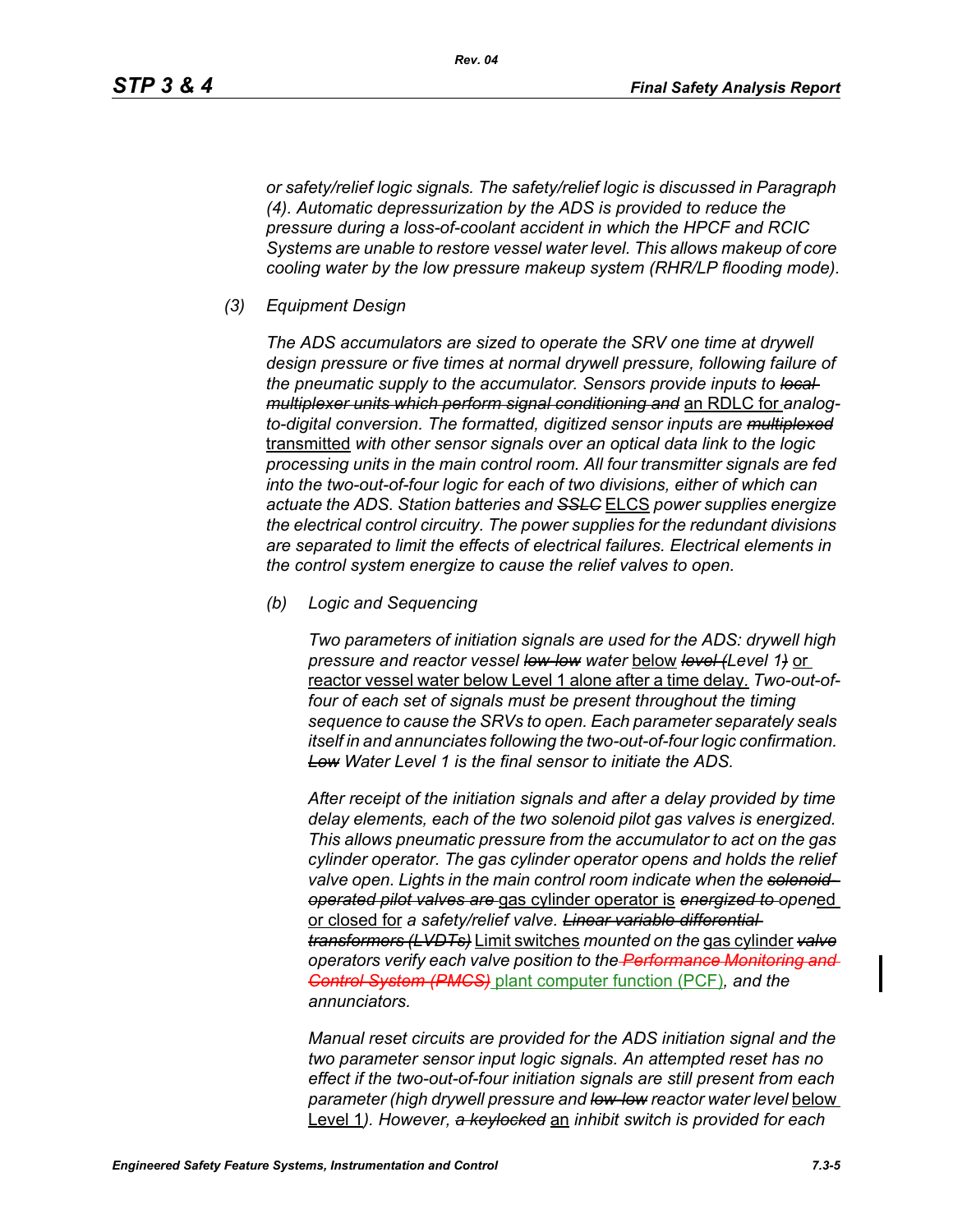*division which can be used to take one ADS division out of service for testing or maintenance during plant operation. This switch is ineffective once the ADS timers have timed out and thus cannot be used to abort and reclose the valves once they are signalled to open. The inhibit mode is continuously annunciated in the main control room.*

*For anticipated transient without scram (ATWS) mitigation, the ADS has an automatic and manual inhibit of the automatic ADS initiation. Automatic initiation of ADS is inhibited unless there is a coincident low reactor water level signal and an average power range monitors (APRMs) ATWS permissive signal* whenever potential ATWS conditions exist as indicated by APRMs not being down scale*. There are main control room switches for the manual inhibit of automatic initiation of ADS.*

*(c) Bypasses and Interlocks*

*There is one manual ADS inhibit switch in the control room for each ADS logic and control division which will inhibit ADS initiation, if ADS has not initiated. The primary purpose of the inhibit switch is to remove one of the two ADS logic and control divisions from service for testing and maintenance during plant operation. The ADS is interlocked with the HPCF and RHR Systems by means of pressure sensors located on the discharge of these pumps. Manual ADS bypasses the timers and immediately opens the ADS valves, provided the ECCS pump(s) running permissives are present. The rotating collar permissives and duality of button sets* need to rotate the collar before depressing the pushbutton, *combined with annunciators*, *assure manual initiation of ADS to be a deliberate act.*

*(d) Redundancy and Diversity*

*The ADS is initiated by high drywell pressure and/or low reactor vessel water* below *level* Level 1*. The initiating circuits for each of these parameters are redundant as described by the circuit description of this section. Diversity is provided by the HPCF System* and RCIC Systems.

*(f) Separation*

*Separation of the ADS is in accordance with criteria stated in Section 7.1. ADS is a Division I (ADS 1) and Division II (ADS 2) system, except that only one set of relief valves is supplied. Each ADS relief valve can be actuated by any one of three solenoid pilot valves supplying nitrogen gas to the relief valve gas piston operators. One of the ADS solenoid pilot valves is operated by Division I logic and the other by Division II logic. The third solenoid pilot is used for non-ADS operation.* The non-ADS SRV function solenoid pilot valves are powered from Division I, II or III Class 1E DC bus. *Control logic manual controls and instrumentation are mounted so that Division I and Division II*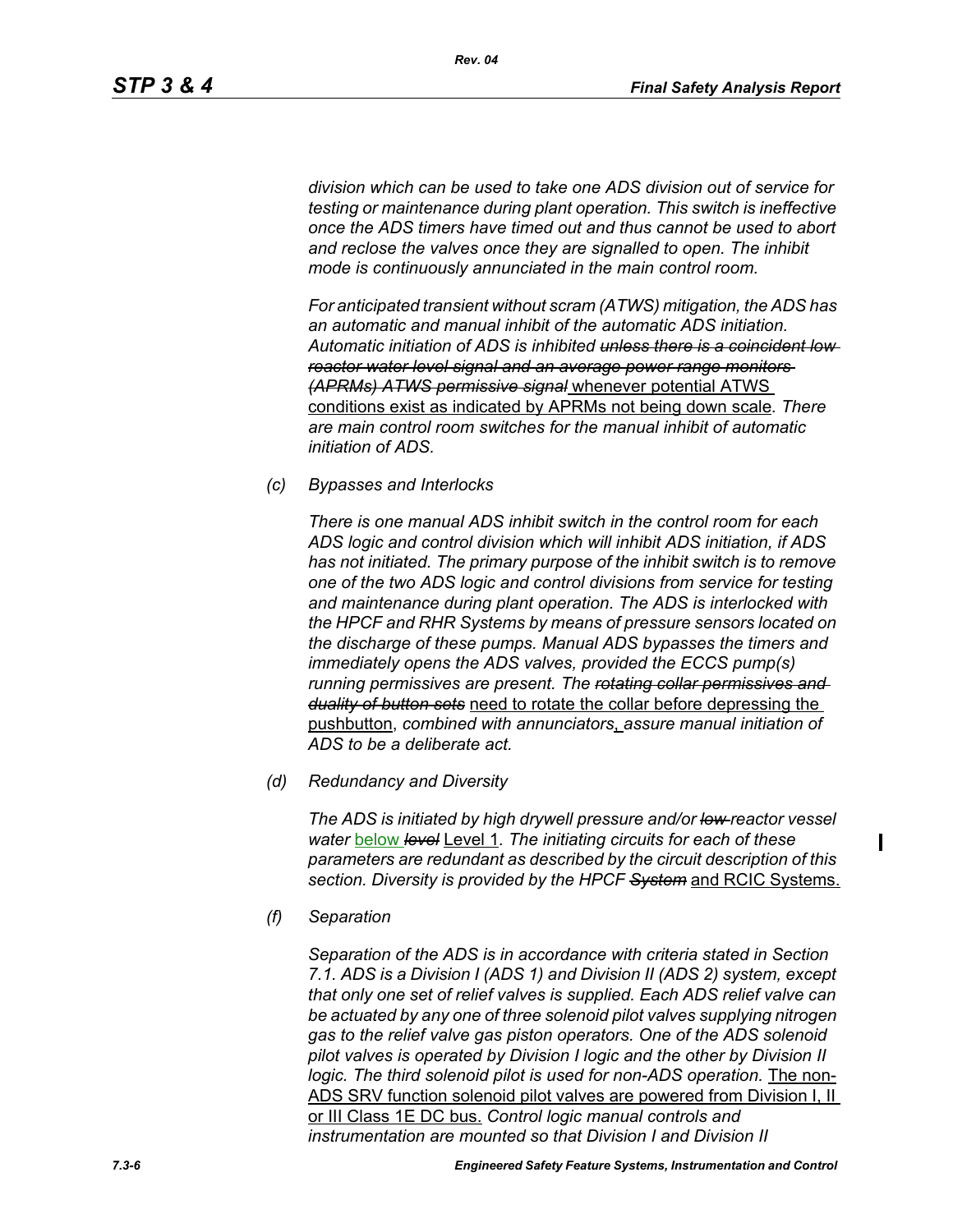*separation is maintained. Separation from Divisions III and IV is likewise maintained.*

*(g) Testability*

*The ADS has two complete control logics, one in Division I and one in Division II. Each control logic has two circuits, both of which must operate to initiate ADS. Both circuits contain time delay logic to give the HPCF System an opportunity to restore water level. The ADS instrument channels signals are verified by cross comparison between the channels which bear a known relationship to each other. Indication for each instrument channel is available on displays associated with the*  **SSLC** ELCS. The logic is tested continuously by automatic self-test*circuits. The STS (*SSLC testing, as described in *the sixth test), discussed in RPS testability (Subsection 7.1.2.1.6) is also applicable here for the ADS. The instrument channels are* manually verified in accordance with Technical Specification requirements*automatically verified every ten minutes.Testing of ADS does not interfere with automatic operation if required by an initiation signal. The pilot solenoid valves can* also *be tested when the reactor is not pressurized.*

*(h) Environmental Considerations*

*The signal cables, solenoid valves, SRV operators and accumulators, and RV low-water level instrument lines are the only essential I&C equipment for the ADS located inside the drywell. These items will operate in the most severe environment resulting from a design basis LOCA (Section 3.11). Gamma and neutron radiation is also considered in the selection of these items. Equipment located outside the drywell (viz., the RPV level and DW pressure transmitters and multiplex* data communication *interfaces) will also operate in their normal and accident environments.*

*(i) Operational Considerations*

*A temperature element is installed on the SRV discharge piping several*  feet from the valve body. The temperature element provides input to  $a$ *multipoint recorder and interfaces with the PMCS computer* historian function *in the control room to provide a means of detecting SRV leakage during plant operation. When the temperature in any SRV discharge pipeline exceeds a preset valve, an alarm is sounded in the main control room. The alarm setting is enough above normal rated power drywell ambient temperatures to avoid spurious alarms, yet low enough to give early indication of SRV leakage.*

*Refer to Chapter 16 for setpoints and margin.*The Bases for Chapter 16 describes the methods for calculating setpoints and margins.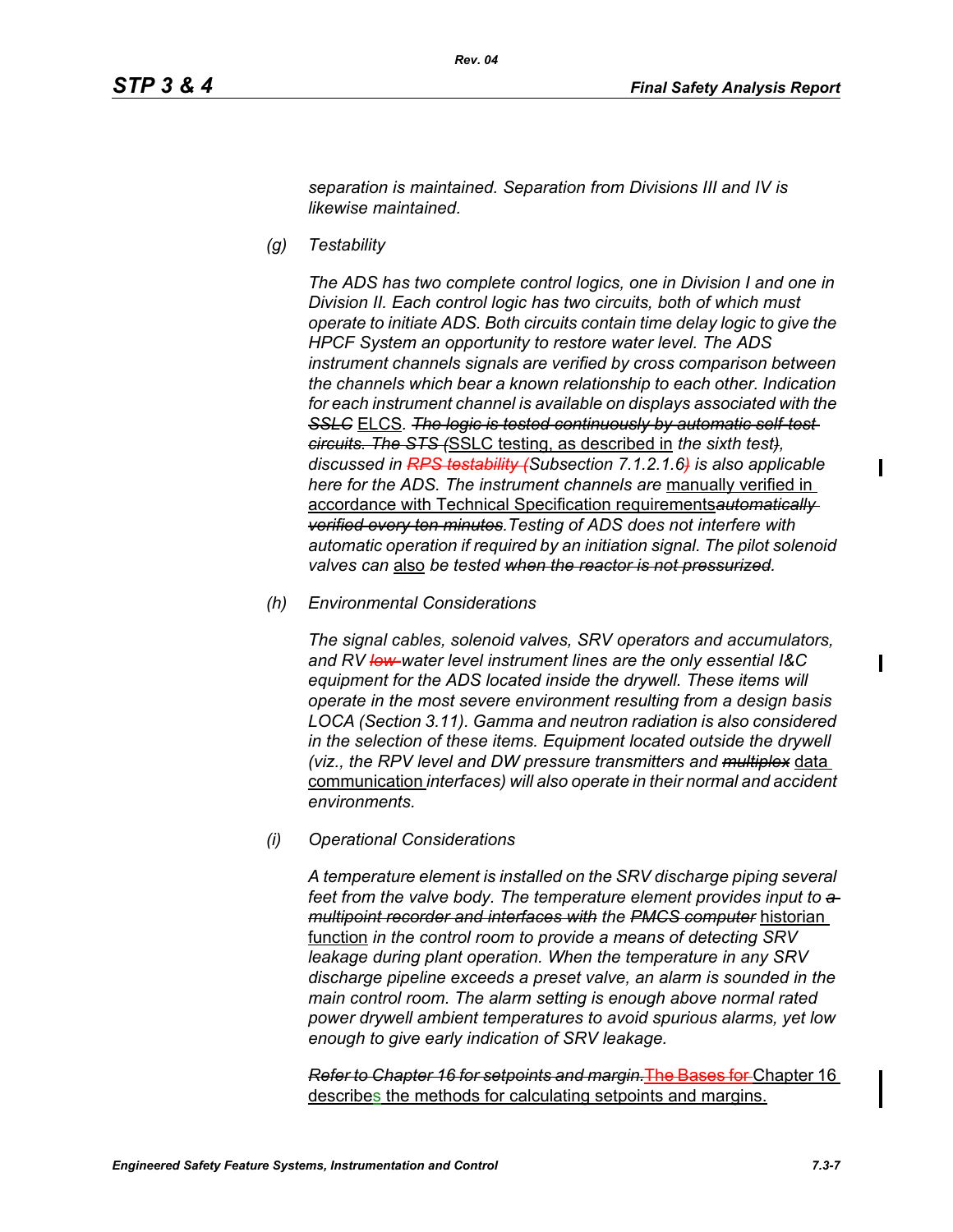*(j) Parts of System Not Required for Safety*

*Rev. 04*

*The non-safety-related portions of the ADS include the annunciators and the computer*PCF*. Other instrumentation considered non-safetyrelated are those indicators which are provided for operator information, but are not essential to correct operator action.*

# **7.3.1.1.1.3 Reactor Core Isolation Cooling (RCIC) System—Instrumentation and Controls**

STD DFP T1 2 4-3

STD DEP T1 3.4-1

STD DEP 7.1-1

STD DEP Admin

*(3) Power Sources*

*The RCIC System is* primarily *powered by the Division I 125 VDC system*. *except,* Exceptions include *for the isolation valves for steam supply.* the *Inboard* inboard *isolation valves* (including the steam line warm-up valve) which *are powered by 480 VAC Division I and* the *outboard* steam supply isolation valve is *valves are powered by 125 VDC Division II.* The logic power is as described in Section 7.1 for ELCS.

*(4) Equipment*

*When actuated, the RCIC System pumps demineralized water from the condensate storage tank to the reactor vessel. The suppression pool provides an alternate source of water. The RCIC System includes a 100% capacity steam-driven turbine which drives a 100% capacity pump assembly, turbine and pump accessories, piping, valves, and instrumentation necessary to implement several flow paths. The arrangement of equipment and control devices is shown in Figure 5.4-8 (RCIC P&ID).*

*Level transducers* transmitters *used for the initiation and* stopping RCIC *tripping and pressure transducers for isolation of the RCIC System are provided by the Nuclear Boiler System and are shared by other system channels within each division.* High drywell pressure signals are provided by the Nuclear Boiler System and are also shared by other system channels within each division. *They* These *are located on instrument panels outside the drywell but inside the containment* Reactor Building*. The only operating components of the RCIC System that are located inside the drywell are the inboard steamline isolation valve and the steamline warmup line isolation valve.*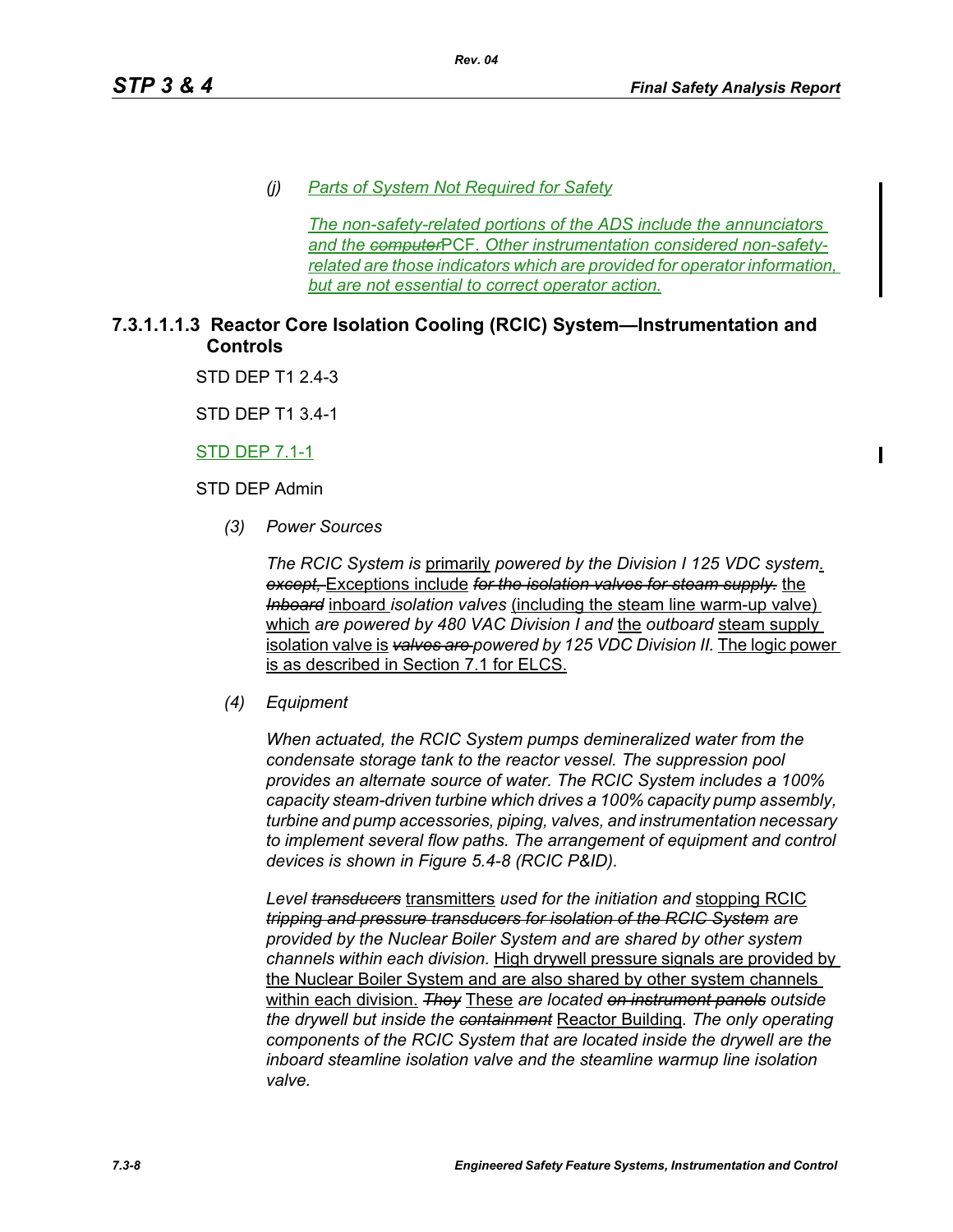*The rest of the RCIC System normal I&C components are located in the Reactor Building. Cables connect the sensors (via the multiplexed optical data links described in Appendix 7A)* (via the Essential Communication Function) *to control circuitry in the main control room. Control system details are shown in Figure 7.3-3.*

*A design flow functional test of the RCIC System may be performed during normal plant operation by drawing suction from the suppression pool and discharging through a full flow test return line to the suppression pool. The discharge valve to the reactor vessel remains closed during the test and reactor operation remains undisturbed. All components of the RCIC System are capable of individual functional testing during normal plant operation. Control system decisions will provide automatic return from test to operating mode if RCIC System initiation is required. There are three* two *exceptions:*

- *(i) The flow controller in manual mode. This feature provides operator flexibility during system operation.* Not used
- *(ii) Steam inboard/outboard isolation valves* are *closed. Closure of either or both requires operator action to properly sequence their opening (an alarm sounds when either of these valves leaves the fully open position).*
- *(iii) Breakers have been manually racked out of service. This condition is indicated in the main control room.*
- *(a) Initiating Circuits*

*The RCIC System is initiated upon receipt of a high drywell pressure signal or a reactor vessel low water level* Level 2 *signal. High drywell pressure is monitored by four shared pressure transmitters (one from each division) in the Nuclear Boiler System. Reactor vessel low water level is monitored by four shared level transducers* transmitters *(one from each of the four electrical divisions) in the NBS that sense the pressure difference between a constant reference leg of water and the actual height of water in the vessel.*

*Each transducer* transmitter *supplies a signal to a local multiplexer unit which performs signal conditioning and* for *analog-to-digital conversion (Appendix 7A). The formatted, digitized sensor inputs are multiplexed* transmitted *with other sensor signals over an optical data link to the logic processing units in the main control room. All four transmitter signals are fed into the two-out-of-four logic for RCIC initiation.*

*The sensing lines for the transducers* transmitters *are physically separated from each other and tap off the reactor vessel at each of the four quadrants of the containment structure associated with the appropriate electrical divisions.*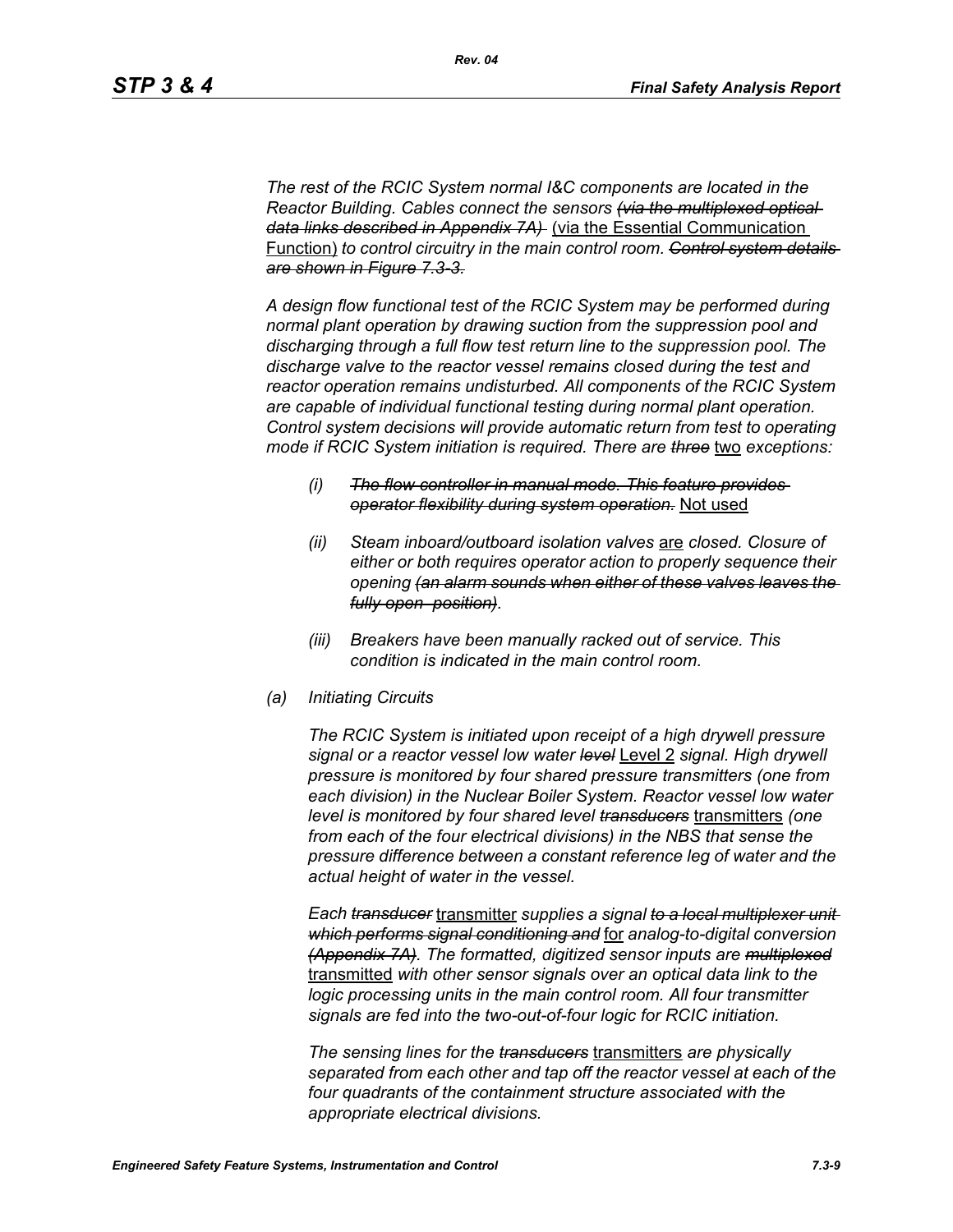*The RCIC System is initiated automatically after receipt of either of the two parameters just described and produces the design flow rate within 30 seconds* in a time interval consistent with Table 6.3-1*. The system then functions to provide design makeup water flow to the reactor vessel until the amount of water delivered to the reactor vessel is adequate to restore vessel level. The RCIC turbine will shut down*  automatically upon receipt of high reactor water level 8 *(two- out-of*four). The controls are arranged to allow manual startup, operation, and *shutdown.*

*The RCIC turbine is functionally controlled as shown in Figure 7.3-3 (RCIC IBD)* by an internal turbine flow controller*. The turbine governor limits the turbine speed and adjusts the turbine steam control valve* inlet *so that design pump discharge flow rate is obtained. The flow signal used for automatic control of the turbine is derived from a differential pressure measurement across a flow element in the RCIC System pump discharge line* within the turbine. All flow controls are internal to the combined turbine pump*.*

*The turbine is automatically shut down by tripping the turbine and closing the throttle valve if any of the following conditions are detected:*

- *(i) Turbine overspeed*
- *(ii) High turbine exhaust pressure*
- *(iii) RCIC auto-isolation signal*
- *(iv) Low pump suction pressure*
- *(v) Reactor vessel high water level (Level 8)*
- *(vi) Manual trip actuated* activated *by the operator (provided autoinitiating signal is not present)*

*Turbine overspeed indicates a malfunction of the turbine control mechanism. High turbine exhaust pressure indicates a* an *condition that threatens the physical integrity of* obstruction in *the exhaust line. Low pump suction pressure warns that cavitation and lack of cooling can cause damage to the pump which could place it out of service. A turbine trip* RCIC shutdown *is initiated for these conditions so that if the causes of the abnormal conditions can be found and corrected, the system can be quickly restored to service. Turbine overspeed is* first *detected by a standard turbine* an electrical overspeed sensor, and secondly by a throw-out pin *overspeed mechanical device. Four pressure sensors are used to detect high* High *turbine exhaust pressure; any one sensor can initiate turbine shutdown. One* Two *pressure sensor is* sensors can be *used to detect low RCIC System pump suction pressure (only one of*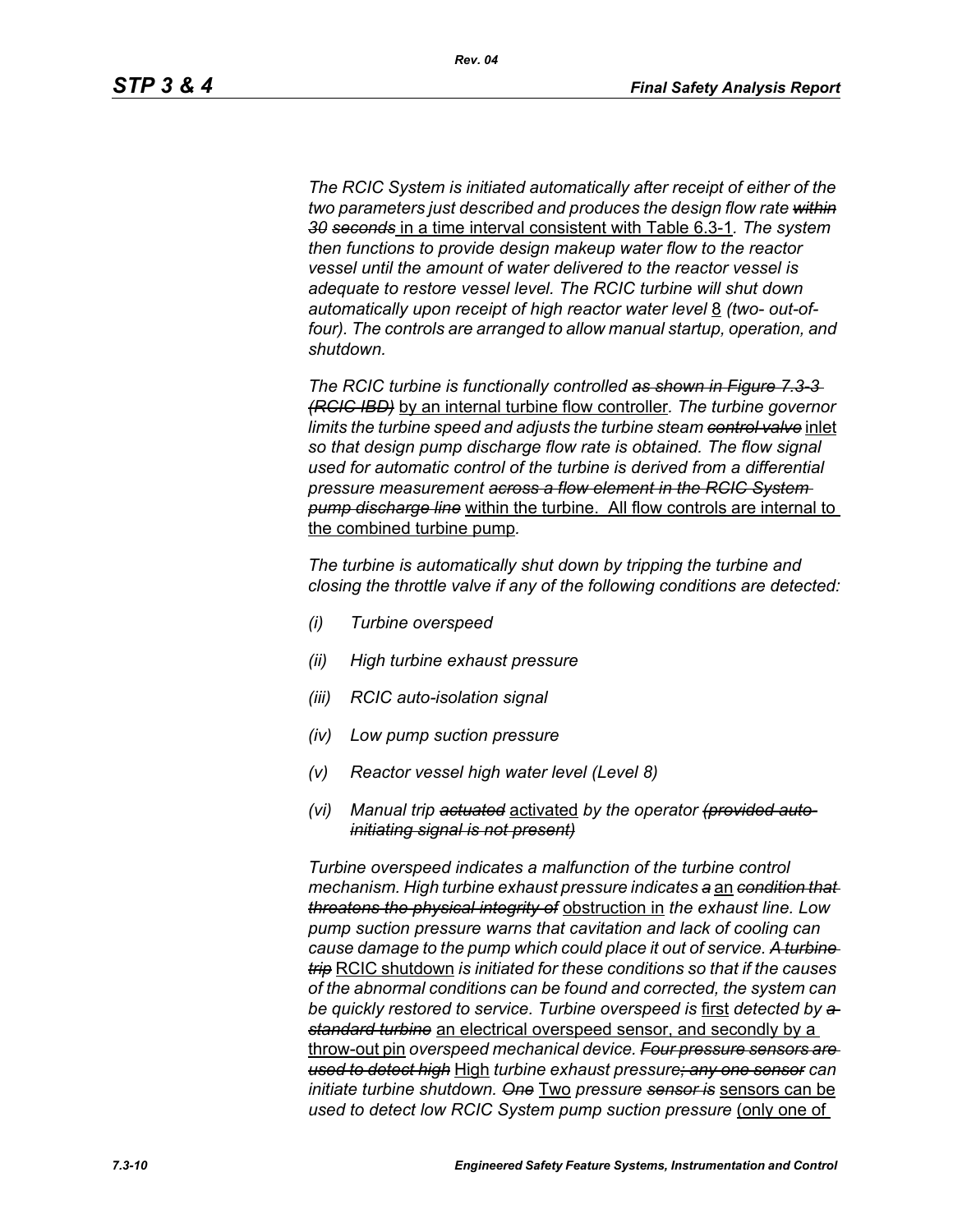these need to function since the logic is structured such that one can be in calibration at any time).

RCIC is automatically isolated on detection of high steam flow or high temperature in the RCIC room. Either of these is an indication of a steam line leak or break.

*High water level in the reactor vessel indicates that the RCIC System has performed satisfactorily in providing makeup water to the reactor vessel.* F*urther* A further *increase in level could result in* steam line *RCIC System turbine damage caused by gross carryover of moisture. The reactor vessel high water level* 8 *setting which trips* stops *the turbine is* below the bottom of the Main Steam Line (MSL) *near the top of the steam separators and is selected to prevent gross moisture carryover to the turbine* overflow into the MSLs*. Four shared level transmitters from the Nuclear Boiler System which sense differential pressure are arranged in two-out-of-four logic to initiate a turbine shutdown. However, should a subsequent low level signal recur, the RCIC System will automatically restart. See Chapter 6 (activated devices) for discussion of auto isolation logic.*

*(b) Logic and Sequencing*

*The scheme used for initiating the RCIC System is shown in Figure 7.3- 3 (RCIC IBD).* RCIC initially starts on the sensing of either a low water level (Level 2) signal or a high drywell pressure signal. This initiates a sequence of valve openings and a RCIC turbine ramp rate which results in rated flow to the reactor vessel in a time interval consistent with Table 6.3-1.

About 5 seconds after the initiation signal is received, the RCIC steam admission valve opens. The RCIC turbine controller controls the flow ramp rate to rated flow to the reactor vessel.

*(c) Bypasses and Interlocks*

*To prevent the turbine/pump from being damaged by overheating at reduced RCIC pump discharge flow, a pump minimum flow bypass is provided to route the water discharged from the pump back to the suppression pool.*

*The minimum flow bypass is controlled by an automatic DC motoroperated valve. The control scheme is shown in Figure 7.3-3 (RCIC IBD). The valve is automatically closed at high flow or when either the steam* admission *supply* valve *or turbine trip valvs* valves *are closed. Low flow, combined with high pump discharge pressure, opens the valve.*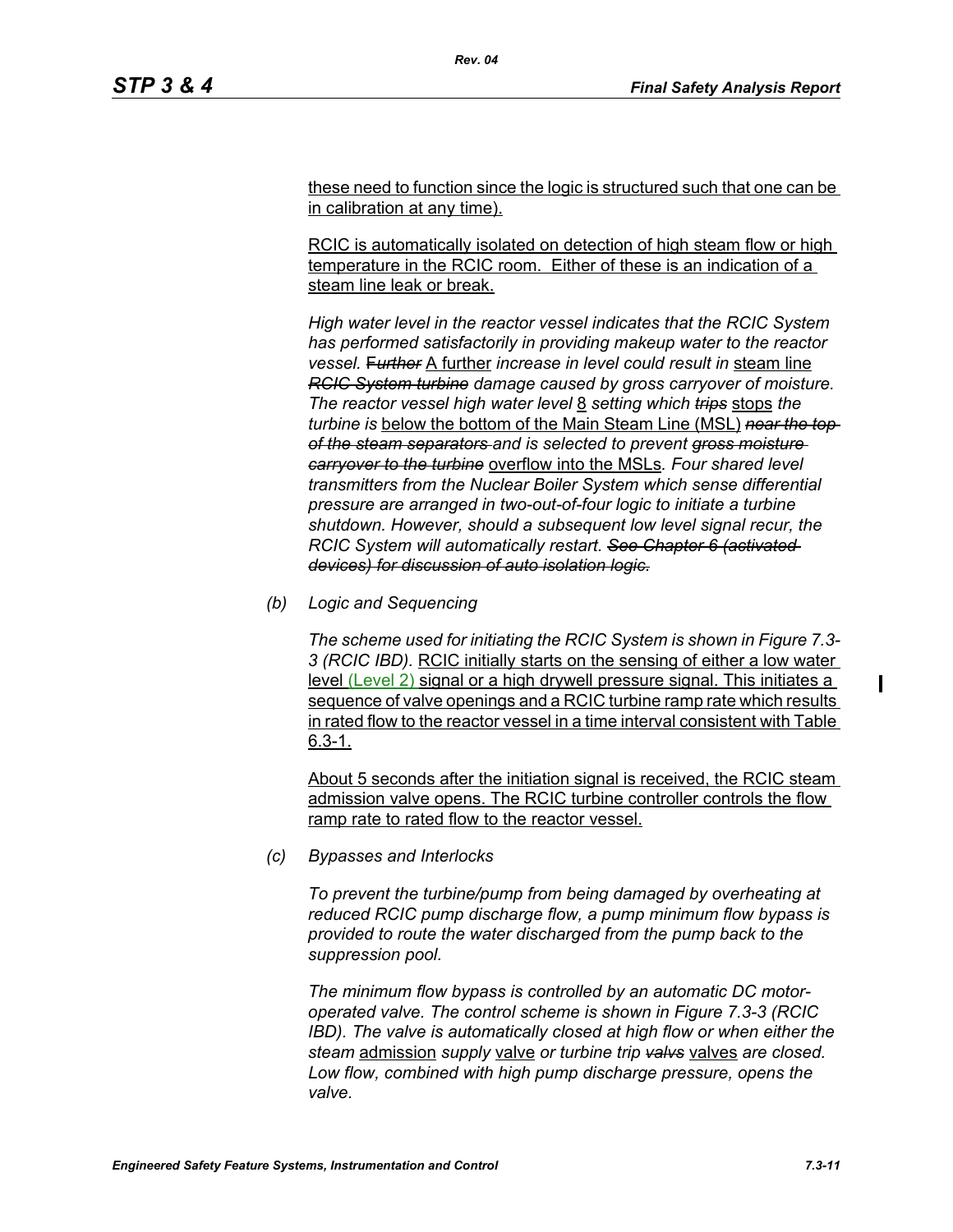*To prevent the RCIC steam supply pipeline from filling up with water and cooling excessively, a condensate drain pot, steamline drain, and appropriate valves are provided in a drain pipeline arrangement just upstream of the turbine supply valve. The controls position valves so that,* during During *normal operation, steamline drainage is routed to the main condenser.The water level in the steamline drain condensate pot is controlled by a* steam trap. If above normal condenstation occurs, as is typical during initial steam line warm up a *level switch and a direct acting solenoid valve which energizes to allow condensate to flow out of the drain pot*, bypassing the normal steam trap. This condition is alarmed in the MCR. *Upon receipt of an RCIC initiation signal and subsequent opening of the steam* admission *supply* valve*, the* this *drainage path is shut off by redundant valves.*

*To prevent the turbine exhaust line from filling with water, a condensate drain pot is provided* to route the turbine exhaust line to a drain tank*. The water in the turbine exhaust line condensate drain pot is routed to the clean radwaste system. RCIC initiation and subsequent opening of the steam* admission *supply valve causes the condensate* exhaust *drainage line to be shut off by redundant valves.*

*During test*Full Flow Test Mode *operation, the RCIC pump discharge is routed to the suppression pool. Two DC motor-operated valves are installed in the pump discharge to the suppression pool pipeline. The piping arrangement is shown in Figure 5.4-8 (RCIC P&ID). Upon receipt of an RCIC initiation signal* while in the Full Flow Test Mode*, the* RCIC pump discharge *valves* and CST suction valve *close* and the suction remains aligned to the suppression pool during this transition to the Vessel Makeup Mode. The RCIC pump suction may be remotely realigned to the CST, *as shown in Figure 7.3-3 (RCIC IBD). The pump suction from the condensate storage pool is automatically closed or interlocked closed if the suppression pool suction valve is fully open. Various indications pertinent to the operation and condition of the RCIC System are available to the main control room operator. Figure 7.3-3 (RCIC IBD) shows the various indications provided.*

*(d) Redundancy and Diversity*

*On a network basis, the HPCF System is redundant and diverse to the RCIC System for the ECCS and safe shutdown function. Therefore, the RCIC System, as a system by itself, is not required to be redundant or diverse, although the instrument channels are redundant for operational availability purposes.*

*The RCIC System is actuated by high drywell pressure or by reactor low water level* (Level 2)*. Four NBS sensors monitor each parameter and combine in two sets of two-out-of-four logic signals in the safety system logic and control (SSLC)* ESF Logic and Control System (ELCS)*. A* 

ı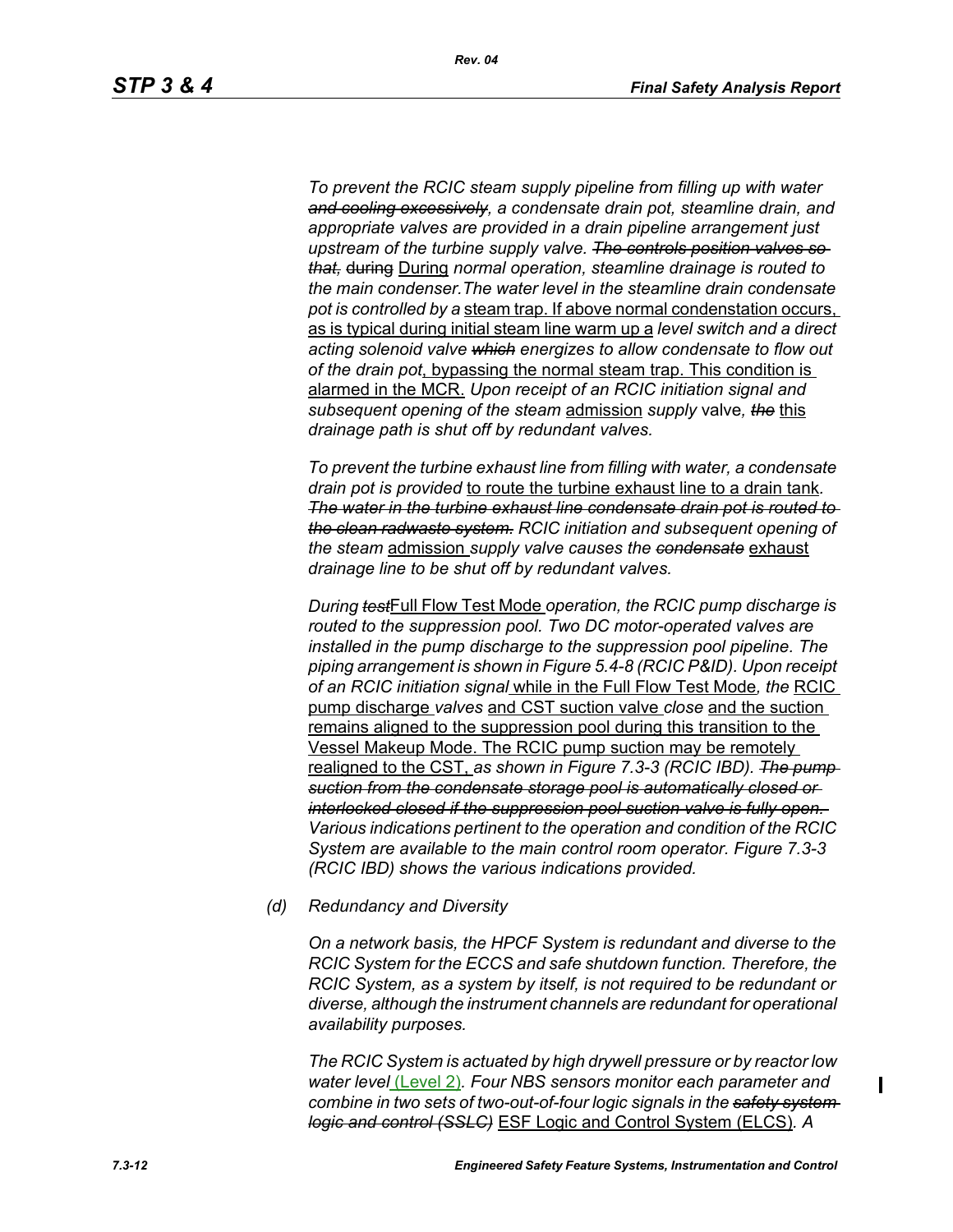*permissive signal from either set initiates the RCIC System. The sensor outputs themselves are shared by other systems in common with each division (see NBS P&ID Figure 5.1-3).*

*(e) Actuated Devices*

*All automatic valves in the RCIC System are equipped with remote manual test capability so that the entire system can be operated from the control room. Motor-operated valves are equipped with limit and torque switches. Limit switches turn off the motors when movement is complete. In the closing direction, torque switches turn the motor off when the valve has properly seated. Thermal overload devices are used to trip motor-operated valves during testing only. (for more information on valve testing, see Subsection 3.9.3.2) All motoroperated and air- operated valves provide control room indication of valve position. The system* RCIC *is capable of initiation independent of AC power.*

*To assure that the RCIC System can be brought to design flow rate within 30 seconds* in an time interval consistent with Table 6.3-1 *from receipt of the initiation signal, the following maximum operating times for essential RCIC valves are provided by the valve operation mechanisms:*

- *RCIC turbine steam* admission *supply valve: 15 s*
- *RCIC pump discharge valves: 15 s*
- *RCIC pump minimum flow bypass valve: 15*5 *s*

*The operating time is the time required for the valve to travel from the fully-closed to the fully-open position or vice versa. A normally closed steam* admission *supply valve is located in the turbine steam supply pipeline just upstream of the turbine stop valve. The control scheme for this valve is shown in Figure 7.3-3 (RCIC IBD). Upon receipt of an RCIC initiation signal this valve opens and remains open until closed by a high water level signal, or by operator action from the main control room.*

*Two normally open isolation valves, one inboard and one outboard, are provided in the steam supply line to the turbine. The* These *valves automatically close upon receipt of an RCIC isolation signal. The inboard isolation valve has a bypass line with an automatic remotely controlled valve in it. The bypass line is used to equalize and preheat the steamline* to the RCIC steam admission supply valve*.*

*The instrumentation* signals *for isolation* are provided by the Leak Detection and Isolation System (LDS) and *consists of the following:*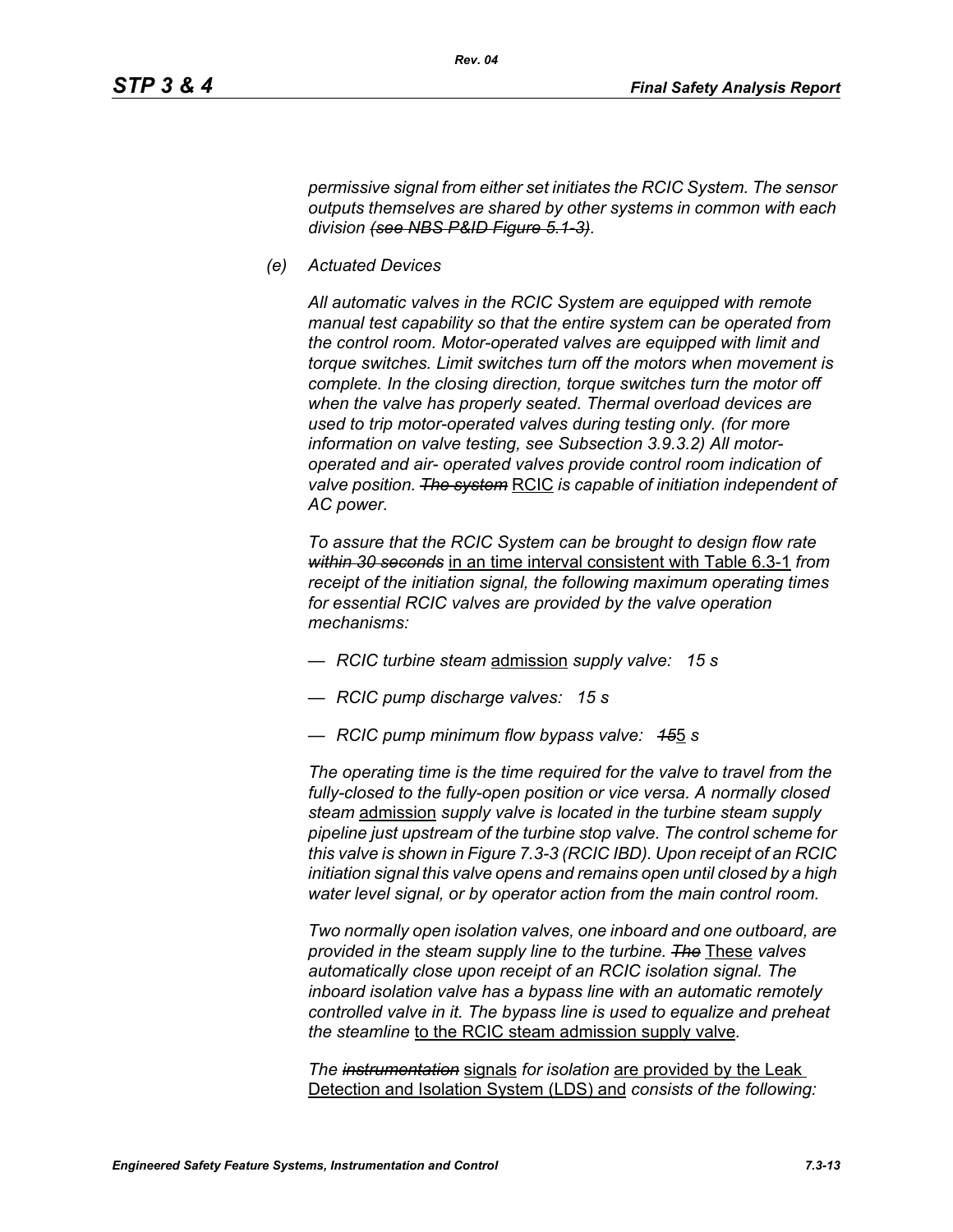- *— Outboard RCIC turbine isolation valve:*
- *(i) Ambient temperature sensors—RCIC equipment area B high temperature.*
- *(ii) Main steamline pipe tunnel ambient temperature A or B high.* Not used*.*
- *(iii) RCIC flow instrument line B break or high flow.*
- *(iv) Two pressure transmitters and trip logic—RCIC turbine exhaust diaphragm (B and F) high pressure. Both trip logic channels must activate to isolate.*
- *(v) Pressure transmitter and trip logic RCIC steam supply pressure low.*
- *(vi) RCIC manual isolation Channel B.*
- *— Inboard RCIC turbine isolation valve:*

*Except for the suffix notations of A and E replacing B and F, a similar set of instrumentation causes the inboard valve to isolate.* The same set of two-out-of four logic causes the inboard valve to isolate, except manual isolation is a separate control in Division I.

*Two pump suction valves are provided in the RCIC System. One valve lines up pump suction from the condensate storage pool* tank*, the other one from the suppression pool. The condensate storage pool* tank *is the preferred source. The control arrangement is shown in Figure 7.3-3 (RCIC IBD). Upon receipt of an RCIC initiation signal, the normally open condensate storage pool* tank *suction valve automatically opens if closed. Condensate storage pool* tank *low water level or suppression pool high water level automatically opens the suppression pool suction valve. Full opening of this valve automatically closes the condensate storage pool* tank *suction valve.*

*One RCIC pump discharge valve and one* two *check valve* valves *are provided in the pump discharge pipeline. The control scheme for the discharge valve is shown in Figure 7.3-3 (RCIC IBD). This* discharge *valve is arranged to open upon receipt of the RCIC initiation signal and closes automatically upon closure of the turbine trip and throttle* stop *valve or* the RCIC *steam* admission *supply valve.*

*The auxiliary systems that support the RCIC System are the nonsafety- related Gland Subsystem (which prevents turbine steam leakage) and the Lube Oil Cooling Water Subsystem. An RCIC initiation signal activates the vacuum pump of the barometric condenser and opens the cooling water supply valve, thereby initiating the gland seal*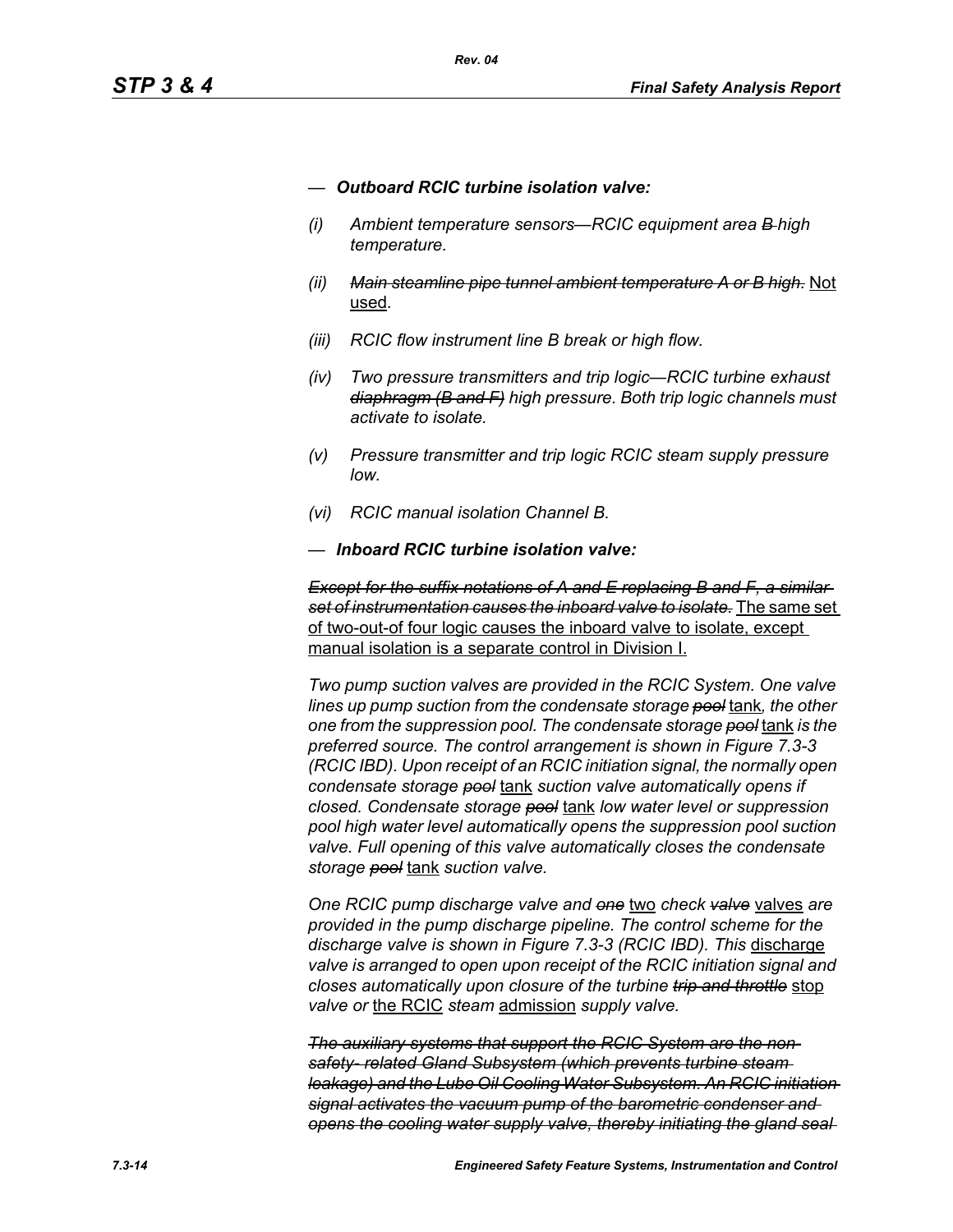*and lube oil cooling functions. These systems remain on until manually turned off. However, the cooling water supply valve will close automatically on receiving a two-out-of-four high reactor water level signal.*

*(g) Testability*

*Verification of sensor signals is accomplished by cross comparison between the redundant channels. Each* sensor signal *is monitored on the SSLC* ELCS and Main Control Room (MCR) *displays. Additional testing of the initiation sensors which are located outside the drywell may be accomplished by valving out each sensor and applying a test pressure source. This verifies the calibration range in addition to the operability of the sensor. The logic is* manually verified in accordance with Technical Specification Requirements *tested every 10 minutes by automatic self-test circuits. The automatic self-test system (the sixth test)* SSLC testing as *discussed in Subsection 7.1.2.1.6 is also applicable here for the RCIC System. With a division-of-sensors bypass in place, calibrated, variable ramp signals are injected in place of the sensor signals and monitored at the SSLC control room panels for linearity, accuracy, fault response, and downscale and upscale trip response.*

*(6) Operational Considerations*

*Normal core cooling is required in the event that the reactor becomes isolated from the main condenser during normal operation by a closure of the main steamline isolation valves. Cooling is necessary due to the core fission product decay heat. Steam pressure is relieved through the SRVs to the suppression pool.* Under these conditions, *The RCIC System maintains reactor water level by providing the makeup water. Initiation and control are automatic.*

*The following indications are available in the main control room for operator information:*

#### *Indication*

*RCIC steamline supply pressure*

*RCIC valve (test bypass to suppression pool) position*

*RCIC pump discharge pressure*

*RCIC pump discharge flow*

*RCIC pump discharge minimum flow*

*RCIC turbine speed*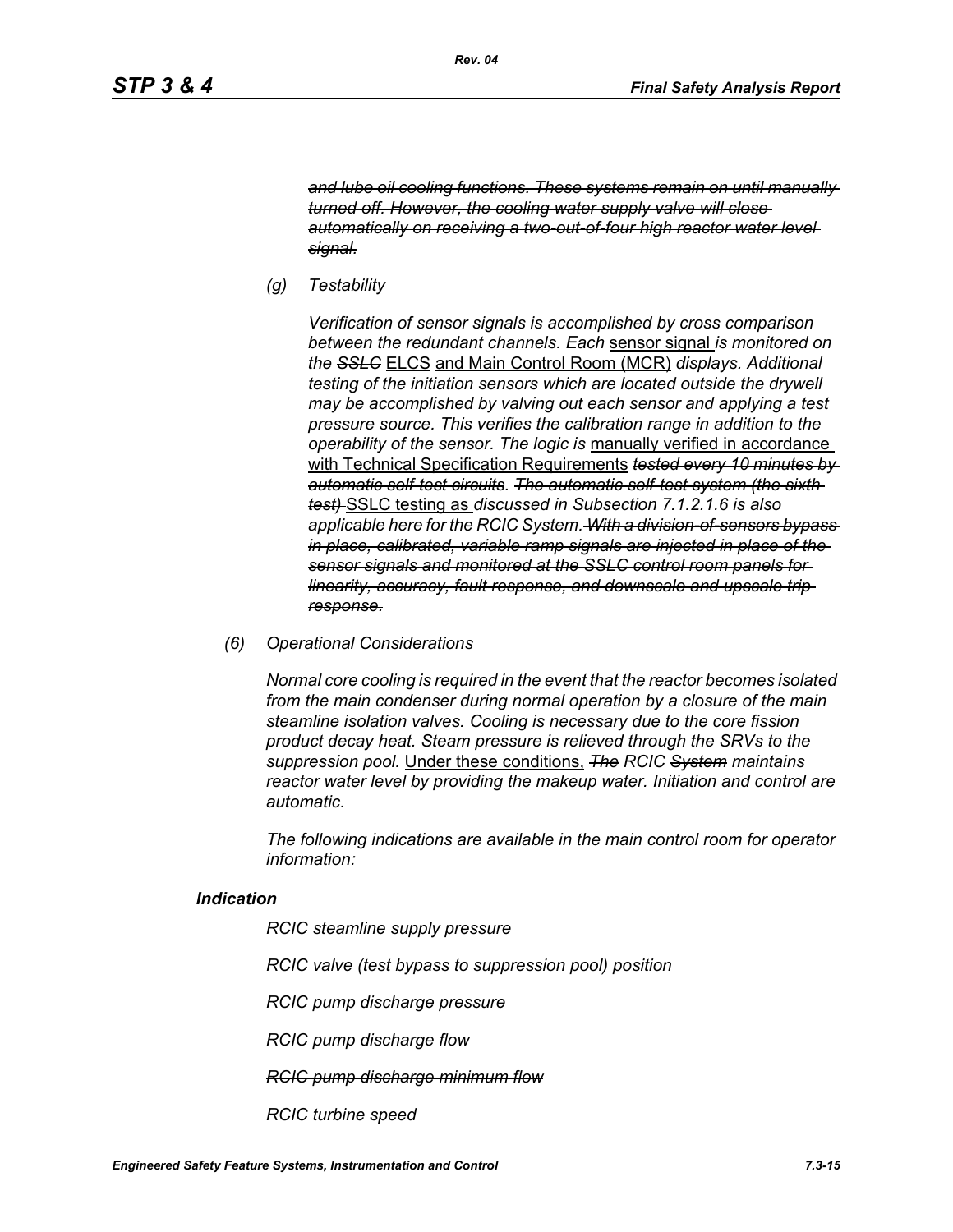*RCIC turbine exhaust line pressure*

*RCIC turbine exhaust diaphragm pressure* 

#### *Indicating Lamps*

*Position of all motor-operated valves*

*Position of all solenoid-operated valves*

*Turbine trip*

*Significant sealed-in circuits*

*Pump status*

*System status (power, test, isolation)*

#### *Annunciators*

*Annunciators are provided as shown in the RCIC system IBD (Figure 7.3-3) and the RCIC System P&ID (Figure 5.4-8).*

*(7) Setpoints*

*The reactor vessel low water Level* 2 *setting for RCIC System initiation is selected high enough above the active fuel to start the RCIC System in time to prevent the need for the use of the low pressure ECCS. The water level setting is far enough below normal levels that spurious RCIC System startups are avoided (see Chapter 16 for actual setpoints and margin).* Chapter 16 describes the methods for calculating the setpoints and margins.

#### **7.3.1.1.1.4 RHR/Low Pressure Flooder (LPFL) Instrumentation and Controls**

STD DEP T1 3.4-1

- STD DEP 7.3-1
- STD DEP 7.3-5
- STD DEP 7.3-9
- STD DEP 7.3-10

#### STD DEP Admin

*(3) Equipment Design*

*Motive power for the RHR System pumps is supplied from AC buses that can receive standby AC power. The three pumps are powered from Division I, II, and III ESF buses, which also provide power to the RCIC (Division I) and HPCF (Divisions II and III) Systems. Motive power for the automatic valves*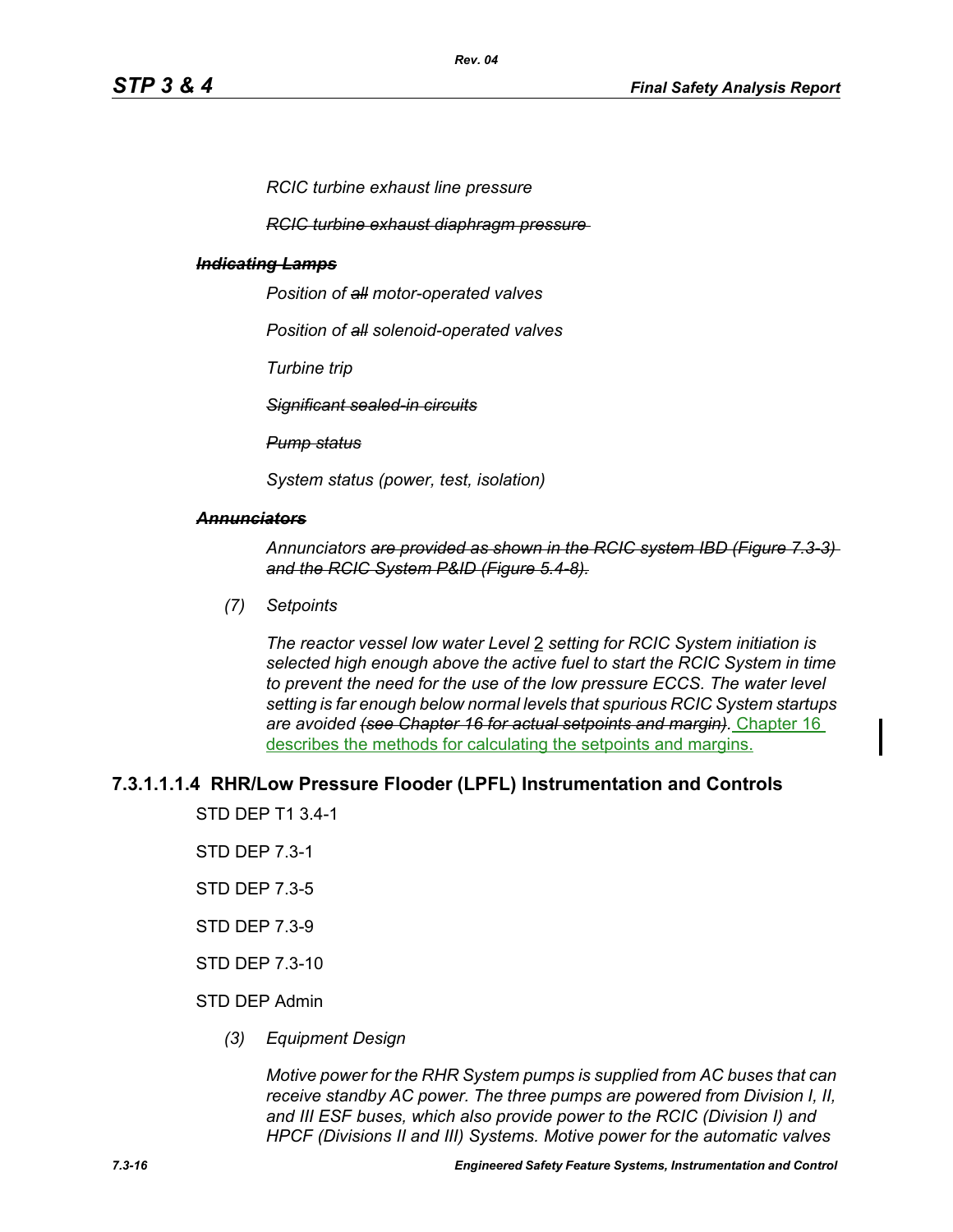*comes from the bus that powers the pumps for that division, except for the special case involving isolation valves. Control power for the LPFL Subsystem components comes from the divisional Class 1E AC buses. Logic power is from the SSLC* ELCS *power supply for the division involved. Trip channels for the LPFL Subsystem are*: *shown in Figure 7.3-4.*

*(a) Initiating Circuits*

*The LPFL Subsystem is initiated automatically on receipt of a high drywell pressure or low reactor water level signal (Level 1), and a low reactor pressure permissive to open the injection valve. The LPFL may also be initiated manually.*

*Reactor vessel low water level (Level 1) is monitored by eight* four *level transmitters from the Nuclear Boiler System (NBS) which are mounted on instrument racks in the drywell. These transmitters sense the difference between the pressure due to a constant reference leg of water and the pressure due to the actual height of water in the vessel. The multi-* four *division* divisions of *transmitters are shared with other systems within the respective divisions. Four transmitters provide signals (one from each division) to RHR Divisions I and III. The other four transmitters provide similar signals to RHR Division II.*

*Drywell pressure is monitored by four pressure transmitters from the NBS which are mounted on instrument racks in the containment. These transmitters are also shared with other system channels within the respective divisions. The sensors provide inputs to local multiplexer units* RDLCs *which perform signal conditioning and analog-to-digital conversion (Appendix 7A). The formatted, digitized sensor inputs are multiplexed* transmitted *with other sensor signals over an optical data link to the logic processing units in the main control room. The four signals from each parameter are combined, through appropriate optical isolators, in two-out-of-four logic for each division of the RHR/LPFL System. This assures that no single failure event can prevent initiation of the RHR/LPFL Systems. The initiation logic for the RHR System (including LPFL) is shown in Figure 7.3-4.*

*The LOCA signals (high drywell pressure and Level 1-below reactor)* vessel water levelLevel 1) *which trigger the initiation logic also initiate starting of the respective division diesel generator.*

*The LPFL injection valve actuation logic requires a reactor low pressure permissive signal for automatic actuation on reactor low water* below *(Level 1) or high drywell pressure. The reactor pressure logic is a twoout-of-four network of shared sensor channels from the NBS and is similar in arrangement to the initiation logic just described.*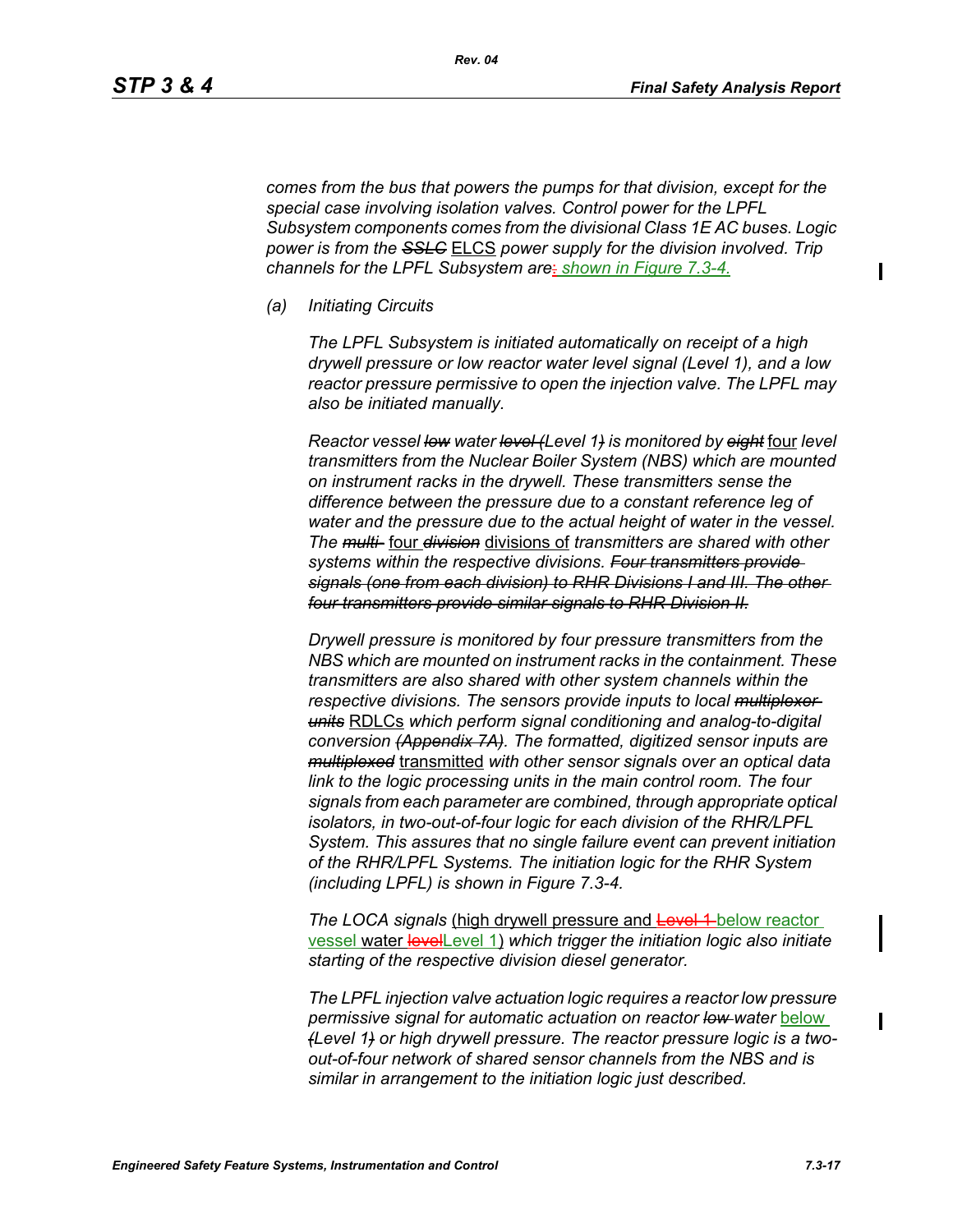*Manual opening of the injection valve also requires the two-out-of-four reactor low pressure permissive.*

*(b) Logic and Sequencing*

*The transmitters which provide the initiation signals are from the NBS and are shared by other I&C system channels in common with each of the four divisions. This facilitates full two-out-of-four initiation logic for all LOCA parameters while utilizing efficient instrumentation. Optical isolators are used to provide proper separation of the electrical divisions. The four drywell pressure sensors supply isolated signals to the separate two-out-of-four logic of all three divisions of the RHR System. Similarly, four water level sensors supply signals to RHR Divisions I and III. However, four different sensors supply the water level signals to RHR Division II. After an initiation signal is received by the LPFL control circuitry, the signal is sealed-in until manually reset. The logic is shown in Figure 7.3-4.*

*(d) (LPFL) Redundancy and Diversity*

The LPFL Subsystem is actuated by reactor vessel low water **below** *level (Level 1) and/or drywell high pressure. Either or both of these diverse conditions may result from a design basis LOCA and lesser LOCAs.*

*(e) (LPFL) Actuated Devices*

*The functional control arrangement for the RHR/LPFL System pumps is shown in Figure 7.3-4. All three pumps start after a 10 second time delay,* consistent with Table 6.3-1, *provided normal or emergency power is available from their divisional sources. However, the diesel*  load sequence circuitry controls the demand placed on the onsite *standby sources of power (Section 8.3). The delay times for the pumps to start when normal AC power is not available include approximately 3 seconds for the start signal to develop after the actual reactor vessel low water* below *level* 1 *or drywell high pressure occurs, 10 seconds* a time delay consistent with Table 6.3-1 *for the standby power to become available, and a sequencing delay to reduce demand on standby power. The LPFL Subsystem is designed to provide flow into the reactor vessel within 36 seconds* the time allowed by Table 6.3-1 *of the receipt of the accident signals and the low reactor pressure permissive.*

*The RHR System pump suction valves* valve *from the suppression pool are* is *normally open.* Shutdown cooling isolation valves must be closed to permit suction from the Suppression Pool. *To reposition the valves, a keylock switch must be turned in the control room. On receipt of an LPFL initiation signal, the reactor Shutdown Cooling System (SCS) valves and the RHR test line valves are signaled to close (although they are normally closed) to ensure that the RHR System pump discharge is*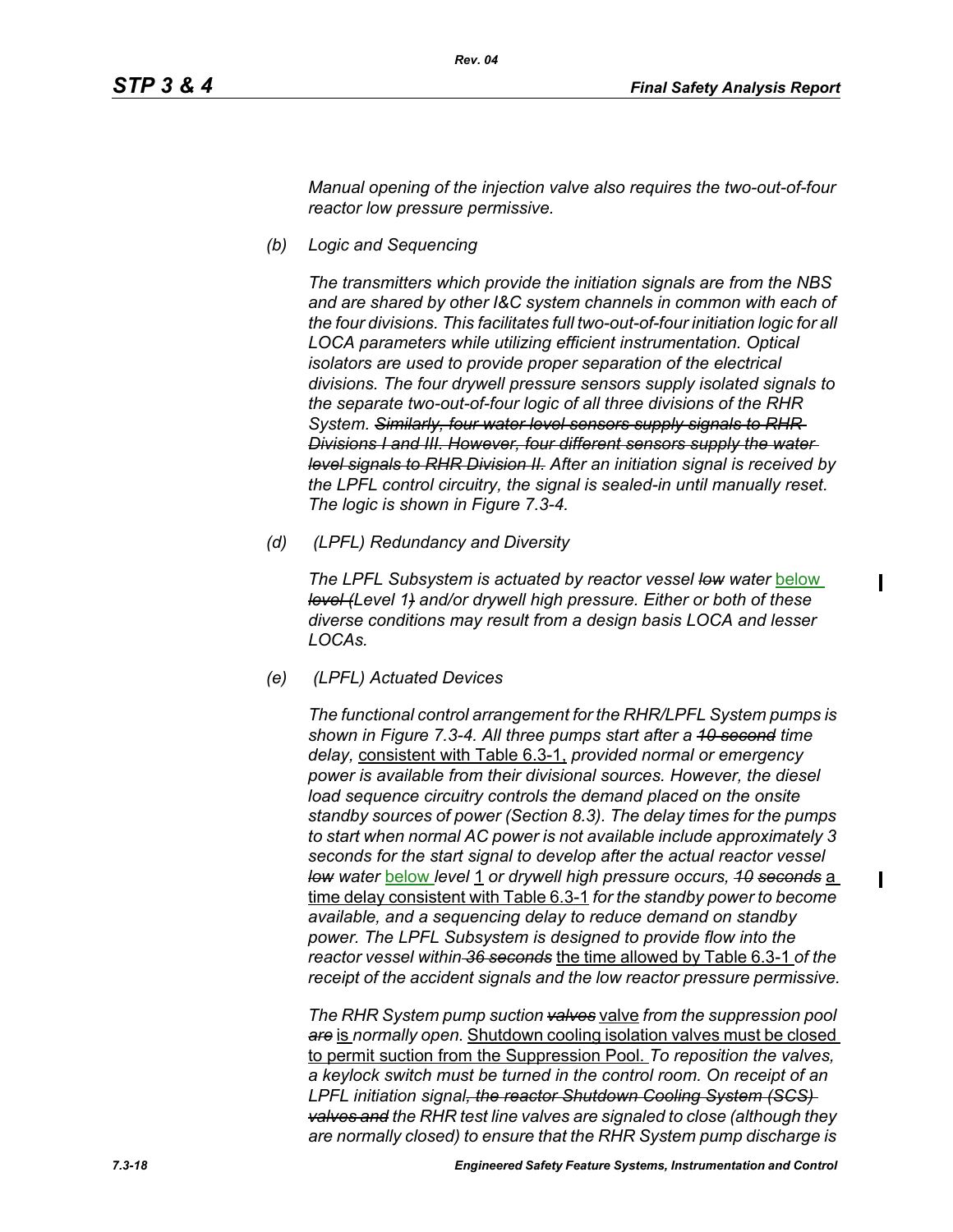*correctly routed. Included in this set of valves are the valves that, if not closed, would permit the main system pumps to take suction from the reactor vessel itself (a lineup used during normal SCS operation).*

*(g) Testability*

*The LPFL I&C equipment is capable of being tested during normal operation. Cross-channel comparison verifies analog transmitter outputs. Drywell pressure and low water level initiation transmitters can be individually valved out of service and subjected to a test pressure. This verifies the calibration range in addition to the operability of the transmitters. The instrument channel trip setpoint is verified by* viewing the displays for each instrument *automatic self-test functions in the SSLC which simulate programmed trip setpoints and monitor the response. The logic is also automatically tested by the self-test system*  as *described in Subsection 7.1.2.1.6. Other control equipment is functionally tested during normal testing of each loop. Indications in the form of panel lamps and annunciators are provided in the control room.*

*(i) Operational Considerations*

*The pumps, valves, piping, etc., used for the LPFL are used for other operating modes of the RHR System. Initiation of the LPFL mode is automatic and no operator action is required for at least 30 minutes. The operator may control the RHR pumps and injection valves manually after LPFL initiation to use RHR capabilities in other modes if the core is being cooled by other emergency core cooling systems.* Other RHR modes aremay be activated by Mode switches in the MCR. For example to enter the Containment Spray mode, this switch is first "Armed" and then the "Initiate" Push button is pressed. This action must <del>d interval. </del>This assures that this is an intentional action by the operator. Also to transfer to these and other RHR Modes, mode specific permissives must be met. This reduces or eliminates the possibility of operator error.

*(j) Parts of System Not Required for Safety*

*The non-safety-related portions of the LPFL Subsystem include the annunciators and the computer*PCF*. Other instrumentation considered non-safety-related are those indicators which are provided for operator information, but are not essential to correct operator action.*

# **7.3.1.1.2 Leak Detection and Isolation System (LDS)—Instrumentation and Controls**

STD DEP T1 2.3-1

STD DEP T1 2.4-2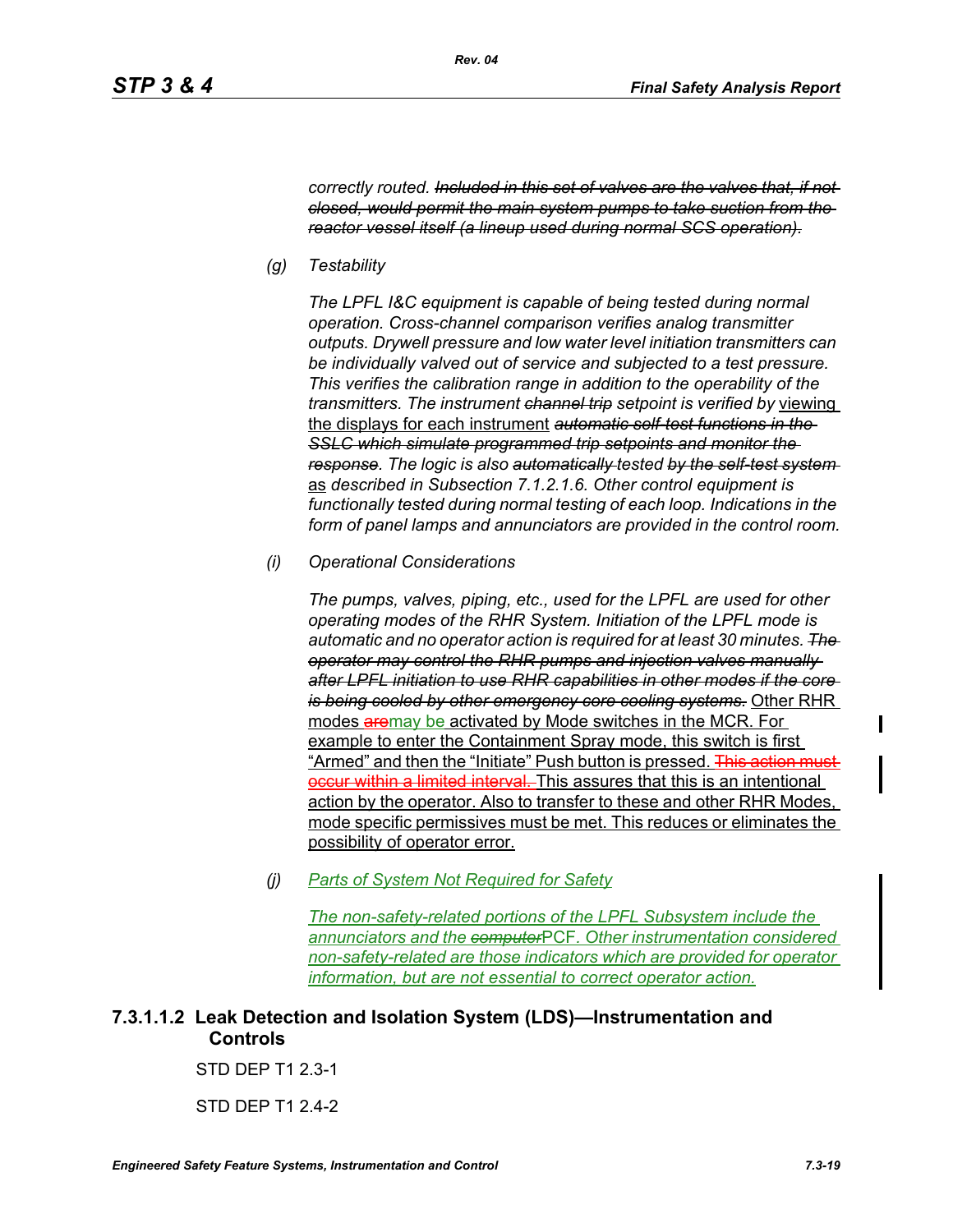STD DEP T1 2.4-3

STD DEP T1 3.4-1

STD DEP 7.3-11

STD DEP 7.3-12

STD DEP Admin

*(1) System Identification*

*The instrumentation and control for the Leak Detection and Isolation System (LDS) consists of temperature, pressure, radiation and flow sensors with associated instrumentation and logic used to detect, indicate, and alarm leakage from the reactor primary pressure boundary. In certain cases,* the LDS *also initiate*s *closure of isolation valves to shut off leakage external to the containment.*

*Rev. 04*

The MSIV function of LDS is implemented as part of the Reactor Trip and Isolation System (RTIS). All other LDS functions are implemented as part of ELCS.

*(2) Supporting System (Power Sources)*

*All LDS logic power is supplied by the respective divisional SSLC* ELCS *logic power supplies. See Section 8.3 for a description of the SSLC* ELCS *logic power supplies.*

*The power for the MSIVs pilot solenoid valve control logic is supplied from all four divisions of the SSLC* RTIS *buses. The MSIVs are spring-loaded, pistonoperated pneumatic valves designed to fail closed on loss of electric power or pressure to the valve operator.*

- *(3) Input Variables and Sensing Methods*
	- *(a) RPV Low Water Level*

*Reactor vessel low water level signals are generated by differential pressure transmitters connected to taps located above and below the water level in the reactor vessel. The transmitters sense the difference between pressure caused by a constant reference leg of water and the pressure caused by the actual water level in the vessel. The SSLC* ELCS *monitors for low water level and provides trip signals in all four divisions at four different low reactor water levels. The signals are shared systems within the same division (i.e., RPS, ECCS) and are defined as follows:*

*(b) Main Steamline Radiation* Not Used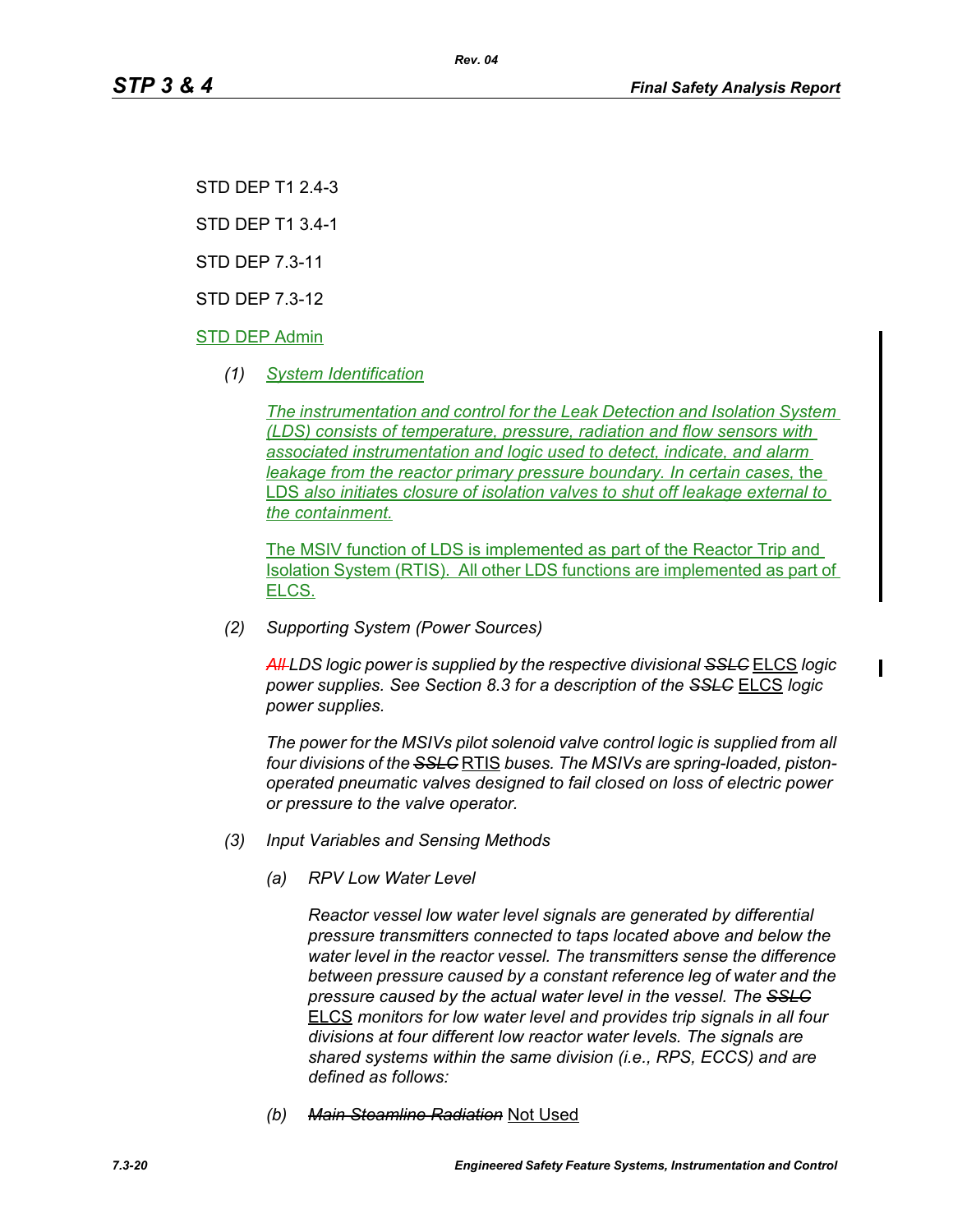*Main steamline (MSL) radiation is monitored by gamma sensitive radiation monitors in the Process Radiation Monitoring System (Section 7.6). The objective of the MSL Radiation Monitoring Subsystem is to monitor for the gross release of fission products from the fuel and, upon indication of such release, initiate appropriate action to limit fuel damage and further release of fission products.*

*The process radiation monitor detectors are physically located near the main steamlines just downstream of the outboard MSIVs. The detectors are geometrically arranged to detect significant increases in radiation level with any number of main steamlines in operation.*

*When a significant increase in the main steamline radiation level is detected, trip signals are transmitted to the Reactor Protection System (RPS) to indicate reactor trip and to the LDS to initiate closure of all MSIVs and the steamline drain valves.*

#### *(l) Valve Leakage Monitoring* Not Used

*Large remote power-operated valves located in the drywell for the NBS, CUW, RCIC, and RHR Systems are fitted with drain lines from the valve stems. Each drain line is located between two sets of valve stem packing. Leakage through the inner packing is carried to the drywell equipment drain sump. Leakage during hydrotesting may be observed in drain line sight glasses installed in the drain line to the sump. A remote-operated solenoid valve on each line is provided to isolate a leaking line, and may be used during plant operation, in conjunction with the sump instrumentation, to identify the specific process leaking valve.*

#### *(m) Drywell and Secondary Containment Sump Monitoring*

*Each sump monitoring system is equipped with two pumps and control instrumentation. The two drywell drain sumps are each equipped with a sonic level element and a level transmitter for monitoring level changes in the sump. The instrumentation provides indication and alarm of excessive fill rate or pumpout frequency of the sumps. The rate at which the drain sump fills with reference to the frequency of sump pump operation determines the leakage rate. The drain sump instrumentation has a sensitivity of detecting reactor coolant leakage of 3.785 L/min within a 60-minute period. Alarm setpoints* (nominal values) *established at 95* 114 *L/min for* floor and *equipment drain sumps and* (total leakage) *to 19 L/min for floor drain sumps* and 8 L/min for increase floor drain sump flow within the previous 4 hours*. The drywell floor drain sump collects unidentified leakage from such sources as floor drains, valve flanges, closed cooling water for reactor services and condensate from*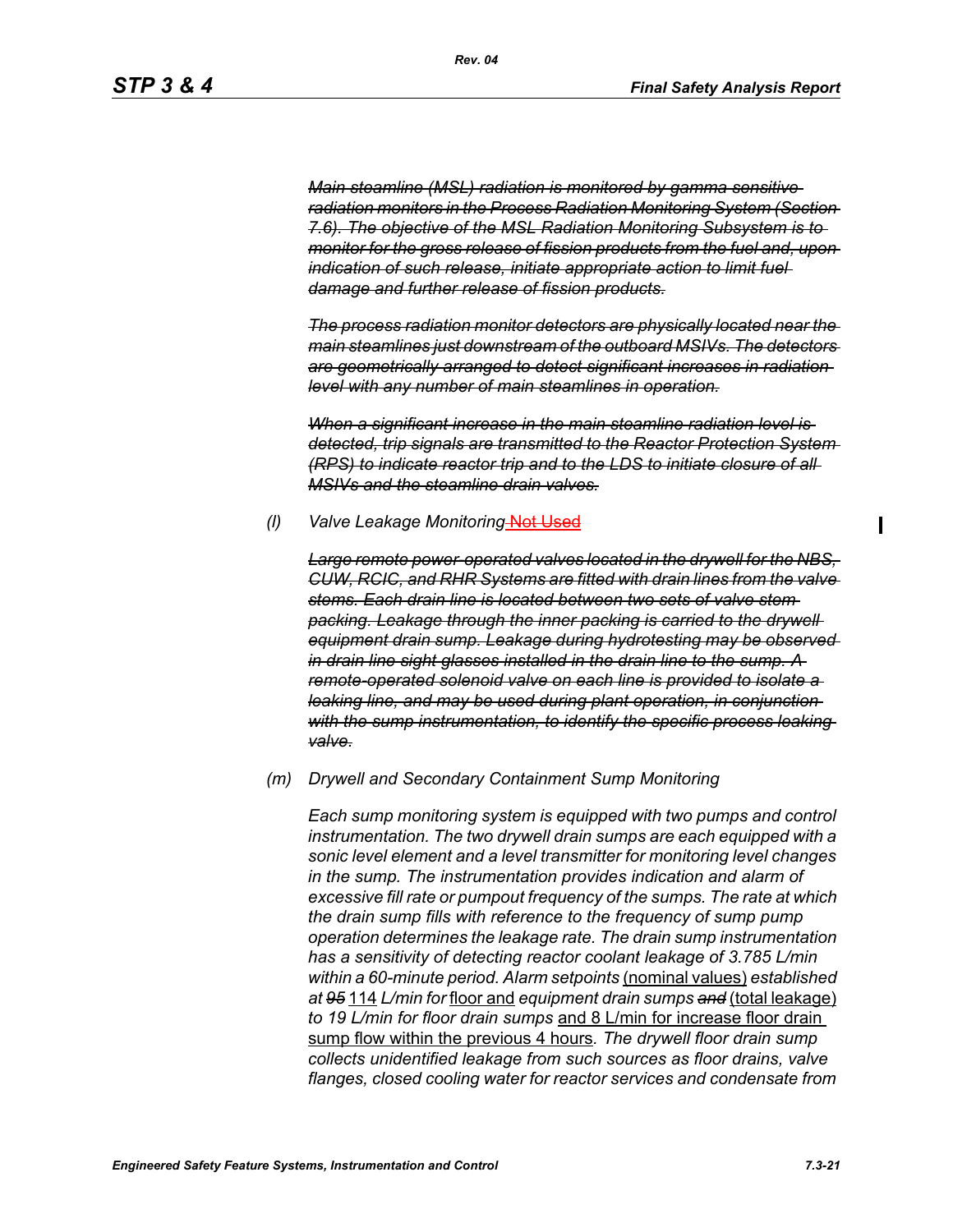*the drywell atmosphere coolers. The drywell equipment drain sump collects identified leakage from known sources.*

*(r) RCIC Turbine Exhaust Line Diaphragm Pressure Monitors*

*Pressure between the rupture disc diaphragms in the RCIC System turbine exhaust vent line is monitored by four channels of pressure instrumentation (two in Division I and two in Division II). Both logic channels of Division I trip on high turbine exhaust pressure to close the inboard RCIC isolation valves and trip the turbine. Both logic channels of Division II trip to close the outboard RCIC isolation valve and trip the turbine. The instrumentation channel equipment and piping are provided by the RCIC System as an interface to the LDS.*

(w) Feedwater Line Differential Pressure

The LDS monitors the differential pressure to detect a break in the piping. If a confirmatory high drywell pressure signal is also present then a trip of the condensate pumps is initiated.

- *(5) System Sequencing and Logic*
	- *(b) Other Process Line Isolation*

After reactor water below Level 1 or high drywell pressure, LDS provides the*The ATIP System is provided with* an isolation *either low reactor water level or high drywell pressure signal to initiate TIP withdrawal followed by closure of the ball valves and purge line valves.*

- *(7) Redundancy* and Diversity
	- *(a) Main Steamline*

*Redundancy is provided by the instrumentation to monitor each essential variable as follows:*

- *(iii) Four divisional radiation instrument channels monitor for high MSL radiation in the MSL tunnel area.* Not Used
- *(d) Reactor Core Isolation Cooling (RCIC)*
	- *(ii) Four RCIC turbine exhaust diaphragm pressure monitoring channels (two in each of two divisions).*
- *(13) Parts of System Not Required for Safety*

*The non-safety-related portions of the LDS include the circuits that drive annunciators and the computer*PCF*. Other instrumentation considered nonsafety-related are those indicators which are provided for operator information.*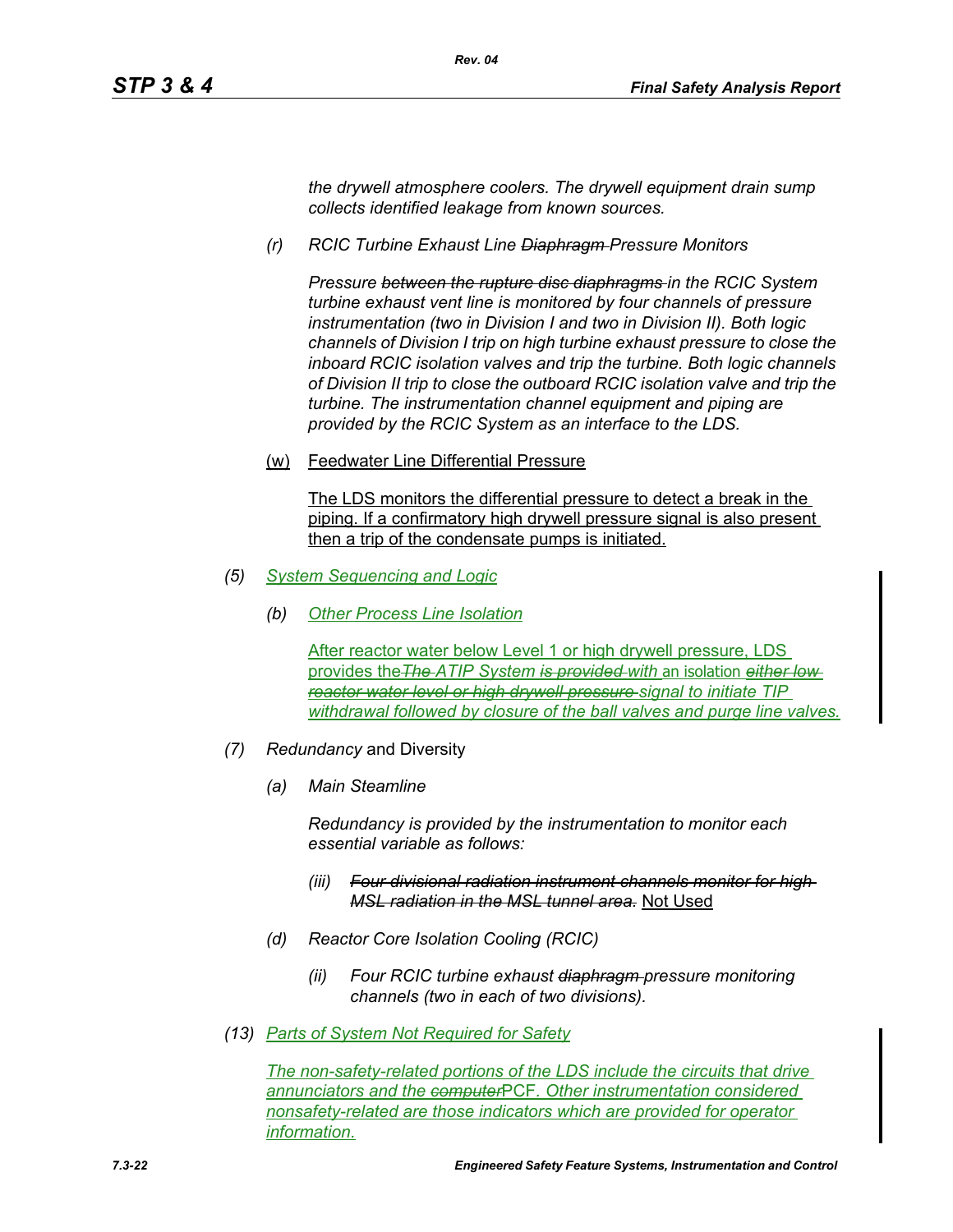# **7.3.1.1.3 RHR/Wetwell and Drywell Spray Cooling Mode—Instrumentation and Controls**

STD DEP T1 3.4-1

STD DEP 7.1-1

STD DEP 7.3-13

#### STD DEP Admin

- *(3) Equipment Design*
	- *(a) Initiating Circuits*

*Drywell Spray B: Drywell pressure is monitored by four shared pressure transmitters mounted in instrument racks in the containment.* 

*Signals from these transmitters are routed to the local multiplexer units* RDLCs *which convert analog to digital signals and send them through fiber optic links for logic processing in the control room. Any two-out-offour signals provide the permissive to* manually *initiate the WDSC.* Drywell Spray Mode.

*Initiation logic for drywell spray B is identical to drywell spray C.*

*Wetwell Spray B: The initiation of wetwell spray* mode *is manual and does not have an interlock* can be initiated provided RPV Water Level is above Level 1*. The operator bases judgment on the instrumentation indication of the condition of the wetwell air space temperature.*

*Operation of wetwell spray B is identical to wetwell spray C.*

*(b) Logic Sequencing*

Wetwell and or Drywell Spray Modes can be entered separately or by initiating the Containment Spray Mode (which activates both). Most commonly this occurs after LPFL initiation

*The operating sequence* once either the Containment Spray Mode, Wetwell Spray Mode, or Drywell Spray Mode is selected*of wetwell and drywell spray following receipt of the* after *LPFL initiating signals* initiation *is as follows:*

- *(i) The RHR pumps are* continue *operating.*
- *(ii) Valves in other RHR modes are automatically repositioned to*  **LPFL injection.** the Wetwell / Drywell Spray Modes.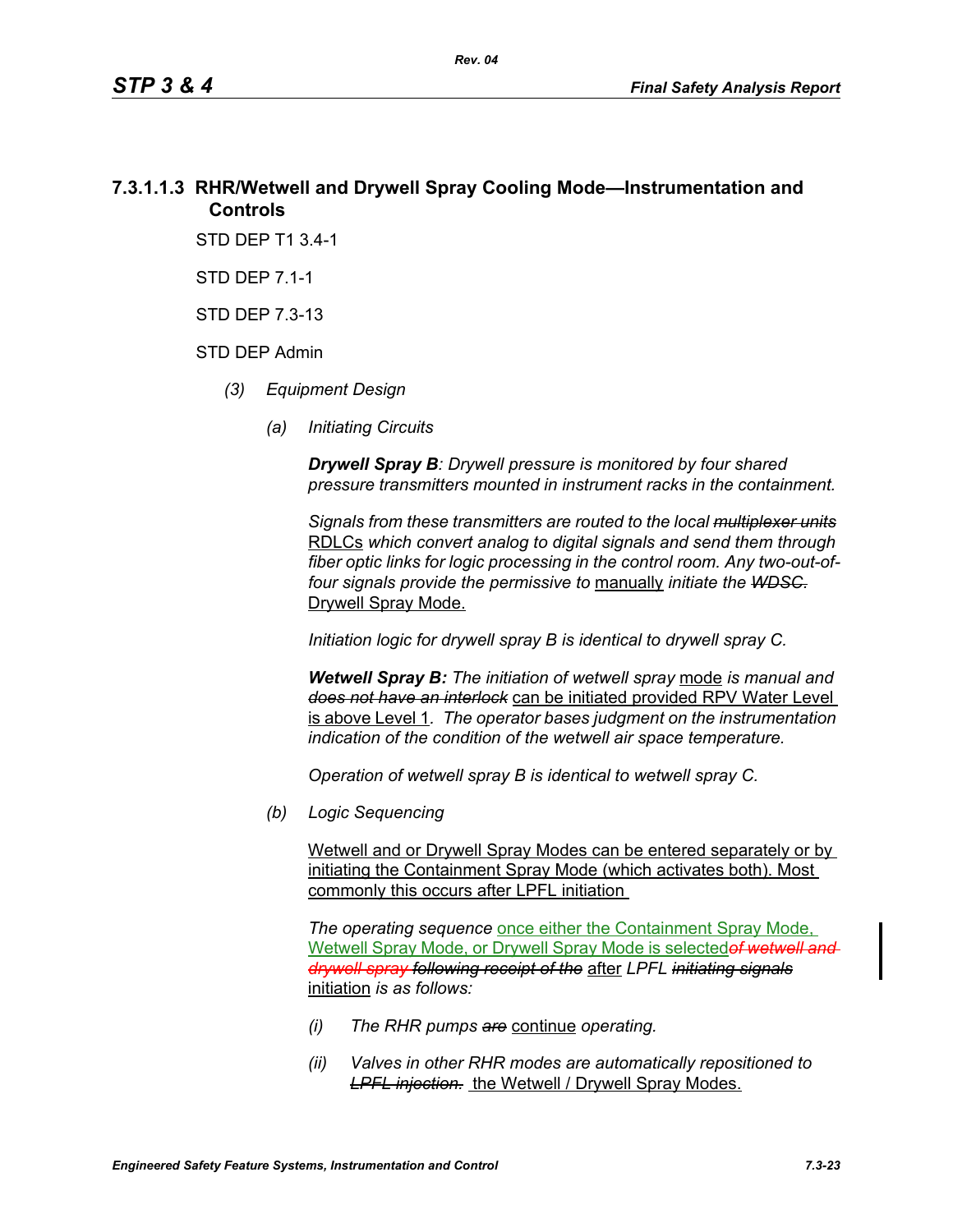- *(iii) The service water emergency pumps are signaled to start* continue running*.*
- *(iv) Service water supply and discharge valves to the RHR heat exchanger are signaled to* remain *open.*
- *(v) The heat exchanger outlet valve opens and the heat exchanger bypass valve is signaled to close.*
- *(vi) Vessel injection takes place to flood the reactor* is terminated when the RHR Containment Spray Mode is selected. Alternately the Drywell or Wetwell spray modes can be initiated independently.
- *(vii) In the presence of high drywell pressure and/or high wetwell pressure, the injection valve is manually closed after the initial injection*, the Drywell spray valves will automatically open*.*
- *(viii) Drywell spray and* The *wetwell spray valves are manually opened* valve will open *to perform the spray function* without any permissives*.*

*The spray system will continue to operate until manually terminated by the operator or when a RHR initiation signal closes the wetwell spray*  valve or an injection valve not fully closed signal closes the drywell *spray valves. The spray system will automatically terminate and realign to the* LPFL *injection mode* on receipt of a RPV Water reactor vessel water below Level 1*, since core cooling has priority.*

*(c) Bypass and Interlocks*

*No bypasses are provided for the wetwell and drywell spray system.*

*No interlock is provided for* The *wetwell spray function* is interlocked with reactor vessel water Level 1 as described in 7.3.1.1.3(a)*.*

*(g) Testability*

*The Wetwell and Drywell Spray System is capable of being tested up to the last discharge valve during normal operation. Drywell and wetwell pressure channels are tested by cross-comparison between related channels. Any disagreement between the display readings for the channels would indicate a failure. The instrument channel trip setpoint is verified by* viewing the displays for each instrument *automatic selftest functions in the SSLC which simulate programmed trip setpoints and monitor the response. Testing for functional operability of the control logics is accomplished* as described in*by the automatic self-test system (Subsection 7.1.2.1.6). Other control equipment is functionally*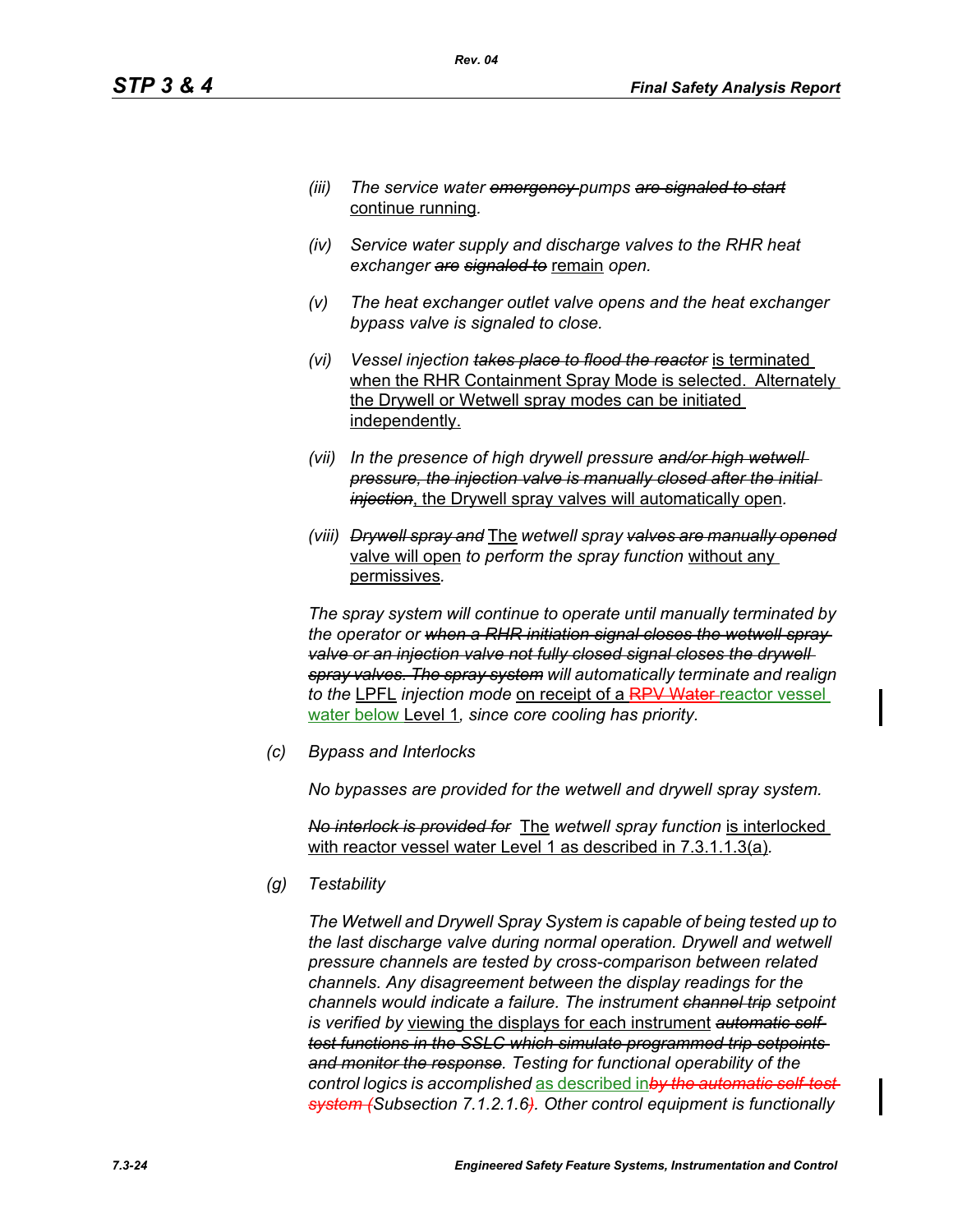*tested during manual testing of each loop. Indications in the form of panel lamps and annunciators are provided in the control room.*

*(i) Operational Considerations*

*See Chapter 16 for setpoints and margin.*The Bases for Chapter 16 describes the methods for calculating setpoints and margins.

*(j) Parts of System Not Required for Safety*

*Rev. 04*

*The non-safety-related portions of the WDCS-RHR include the annunciators and the computer*PCF*. Other instrumentation considered non-safety-related are those indicators which are provided for operator information, but are not essential to correct operator action.*

#### **7.3.1.1.4 RHR/Suppression Pool Cooling Mode—Instrumentation and Control**

STD DEP T1 3.4-1

STD DEP 7.3-5

#### STD DEP 7.3-14

- *(3) Equipment Design*
	- *(b) Logic and Sequencing*

*The operating sequence of suppression pool cooling, following indication that SP temperature is HIGH, is as follows:*

- *(i) The RHR System pumps are started or continue to operate.*
- *(ii) Valves in other RHR modes are manually automatically repositioned to align to SPC mode.*
- *(iii) RHR service water discharge valves to the RHR heat exchanger are opened.*
- *(iv) If performed following LPFL initiation, the* Suppression Pool Cooling Modes switch is first "Armed" and the "Initiate" Pushbutton is pushed. At that time the *injection valves are manually closed and SP valves are opened.*
- *(v) The SPC mode will continue to operate until the operator closes the SPC discharge valves* activates another permitted mode *or when reactor low water level* below Level 1 *reoccurs, in which case the injection valve will auto-open and the SP discharge valve will auto-close.*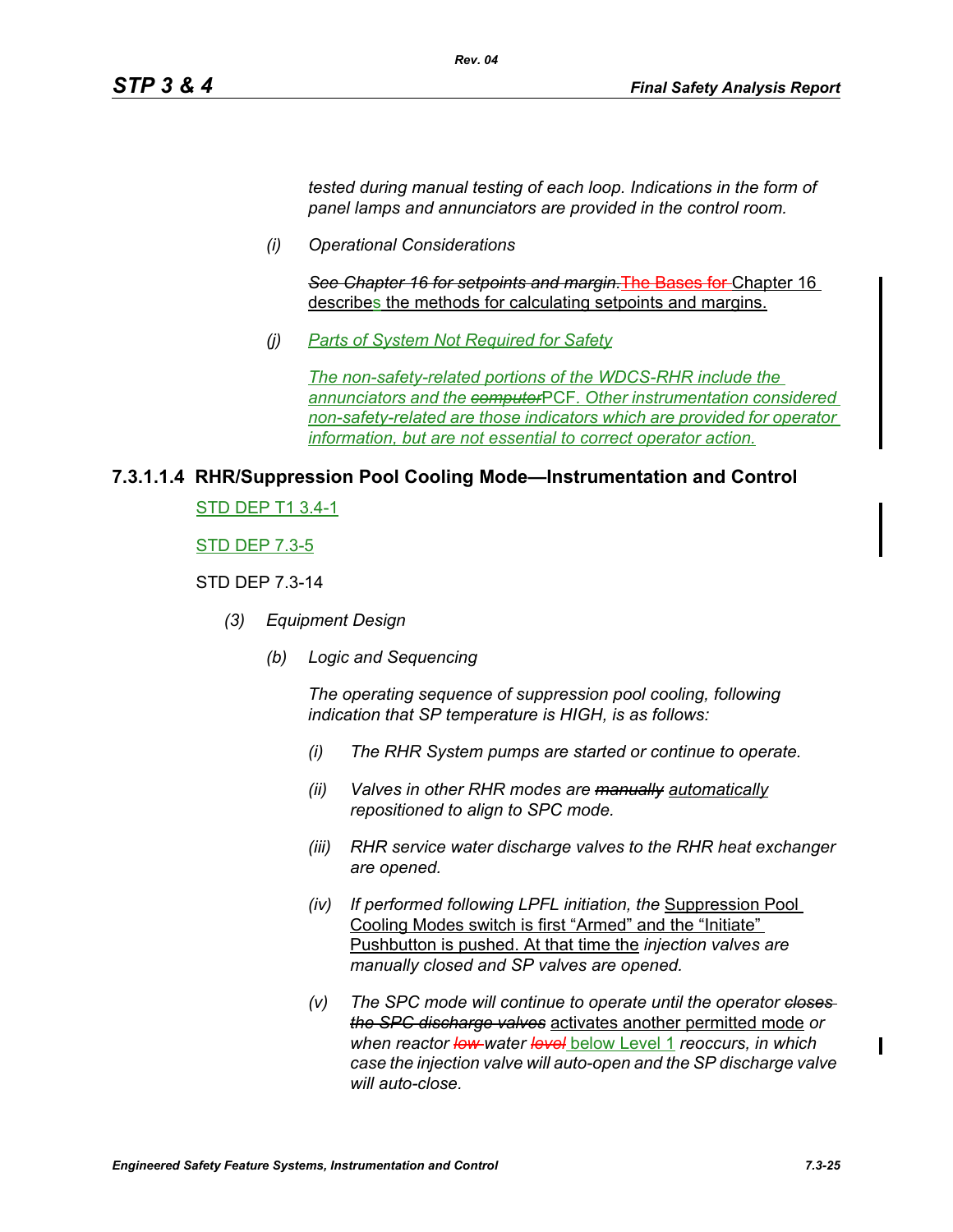- (vi) Automatic initiation of the SPC mode can only happen when initiated from the RHR Standby Mode. The operator must terminate this mode manually.
- *(g) Testability*

*Testing for functional operability of the control logic can be accomplished* as described in Subsection 7.1.2.1.6.*by the automatic system self-test.*

*(j) Parts of System Not Required for Safety*

*The non-safety-related portions of the SPC-RHR include the annunciators and the computer*PCF*. Other instrumentation considered non-safety-related are those indicators which are provided for operator information, but are not essential to correct operator action.*

# **7.3.1.1.5 Standby Gas Treatment System—Instrumentation and Controls** STD DEP T1 3.4-1

- *(3) Equipment Design*
	- *(j) Parts of System Not Required for Safety*

*The non-safety-related portions of the SGTS include the annunciators and the computer*PCF*. Other instrumentation considered non-safetyrelated are those indicators which are provided for operator information, but are not essential to correct operator action.*

#### **7.3.1.1.7 Reactor Building Cooling Water System and Reactor Service Water System — Instrumentation and Controls**

STD DEP T1 3.4-1

STD DEP 7.1-1

STD DEP 7.3-15

STD DEP Admin

*(3) Equipment Design*

*During normal operation, RCW water flows through the safety-related and non-safety-related equipment except the RHR and emergency diesel* jacket water cooling heat *exchangers.*

*(i) Safety Interfaces*

*The safety interfaces for the RCW System Division I, II, and III controls are as follows:*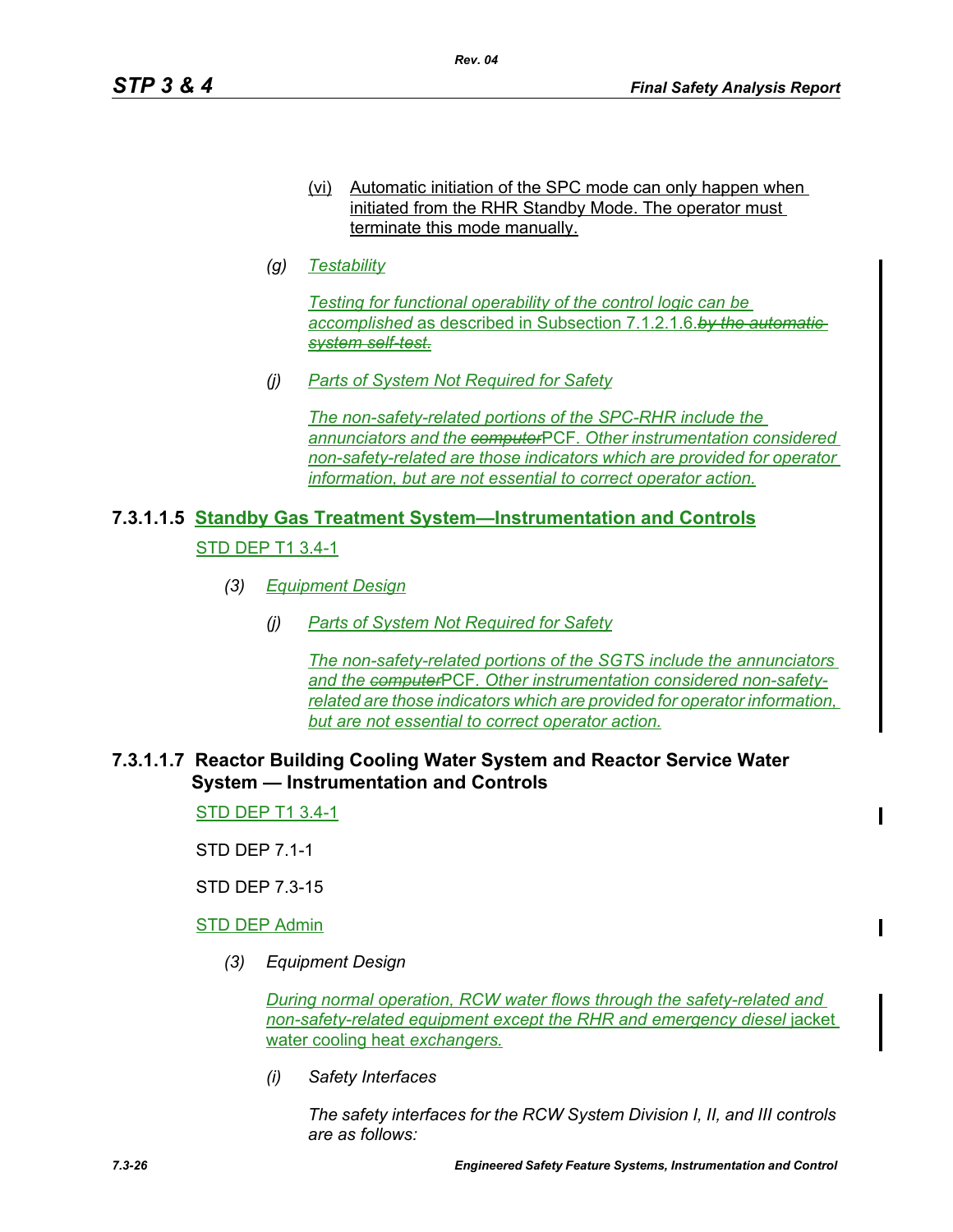- *Division I*, *and II*, and III *RCW flow signals to the MCR and Divisions I and II RCW flow signal to the RSS.*
- *RCW Hx* RSW *A or D strainer differential pressure MCR annunciator.*

*Rev. 04*

*(j) Operational Considerations*

*Process operating parameters and equipment status information are provided in the control room for the operator to accurately assess system performance. Alarms are also provided to indicate malfunction in the system. Refer to IBD Figure 7.3-7 for specific indication of equipment status in the control room. See Chapter 16 for setpoints and margin.*The Bases for Chapter 16 describes the methods for calculating setpoints and margins.

*(k) Parts of System Not Required for Safety*

*The non-safety-related portions of the RCW System include the annunciators and the computer*PCF*. Other instrumentation considered non-safety-related are those indicators that are provided for operator information, but are not essential to correct operator action.*

# **7.3.1.1.9 HVAC Emergency Cooling Water System—Instrumentation and Control** STD DEP Admin

*(3) Equipment Design*

*Lack of flow of Reactor Building cooling water to the refrigerant condenser automatically stops the refrigerator. Supply flow is controlled by the condensing pressure of the refrigerant. A flow switch provided at the chilled water line shuts down the refrigerator and chilled water pump* upon *indication of low flow in the chilled water line.*

# **7.3.1.1.10 High Pressure Nitrogen Gas Supply System—Instrumentation and Controls**

#### STD DEP Admin

- *(3) Equipment Design*
	- *(d) Redundancy and Diversity*

*The HPIN storage bottles are in two racks separated from each other. Additionally, in each rack there are two banks of two* five *bottles each. One bank is in service and the second is in standby.*

#### **7.3.1.1.11** *Flammability Control System – Instrumentation and Controls***Not Used**

STD DEP T1 2.14-1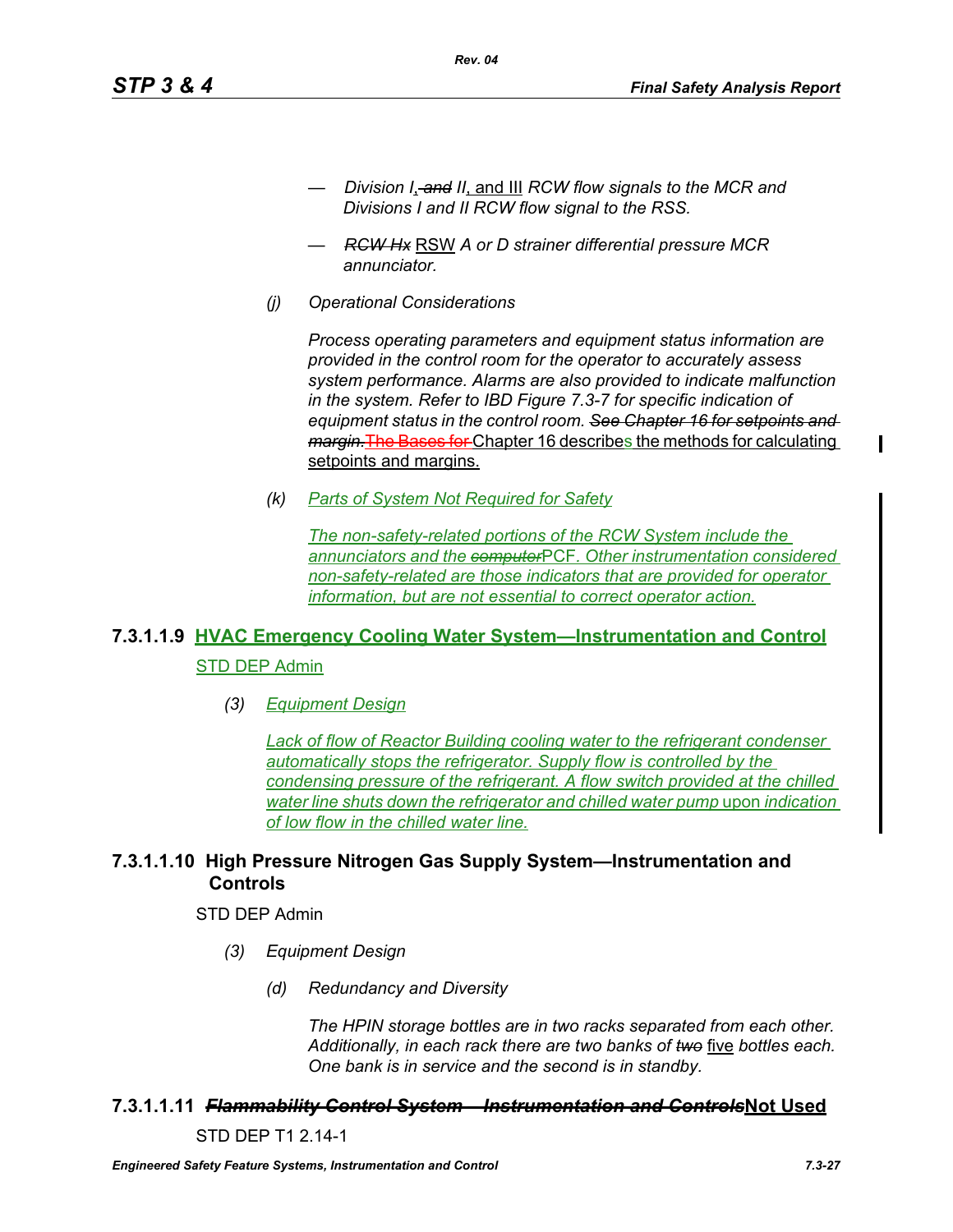*(See Subsection 6.2.5)*

# **7.3.1.2 Design Basis Information**

STD DEP 1.8-1

STD DEP 7.1-1

STD DEP Admin

*IEEE-* 279 603 *defines the requirements for design bases* safety systems designations and the safety systems criteria (Sections 4 and 5). *Using the IEE 279 format, the* The *following nine paragraphs fulfill this requirement for systems and equipment described in this seciton.*

*(3) Number of Sensors and Location*

*There are no sensors in the LDS or ECCS, which have a spatial dependence, and, therefore, location information is not relevant. The only sensors used to detect essential variables of significant spatial dependence are the neutron flux detectors [Subsection 7.2.2.1(6*)*]*, the Suppression Pool Temperature Monitors [Subsection 7.6.1.7], *and the radiation detectors of the Process Radiation Monitoring System. These are in Section 7.6. All other systems discussed in Section 7.3 have sensors which have no spatial dependence.*

*(5) Margin Between Operational Limits*

*The* methods for calculating the *margin between operational limits and the limiting conditions of operation for the ESF System instruments are listed in*  described in the Bases for *Chapter 16. The margin includes the consideration of sensor and instrument channel accuracy, response times, and setpoint drift.*

# **7.3.2 Analysis**

# **7.3.2.1 Emergency Core Cooling Systems—Instrumentation and Controls**

# **7.3.2.1.1 General Functional Requirements Conformance**

STD DEP 7.3-4

# STD DEP 7.3-5

*Initiation of the Automatic Depressurization Subsystem (ADS) occurs when reactor vessel low water* below Level 1*level and drywell high pressure are sensed, or when the 8 minute drywell high pressure bypass timer* initiated by RPV Level 1 water level *runs out. Therefore it is not required that the nuclear system breach be inside the containment. This control arrangement is satisfactory in view of the automatic isolation of the reactor vessel for breaches outside the drywell and because the ADS is required only if the HPCF and/or RCIC System fail to maintain adequate reactor water level.*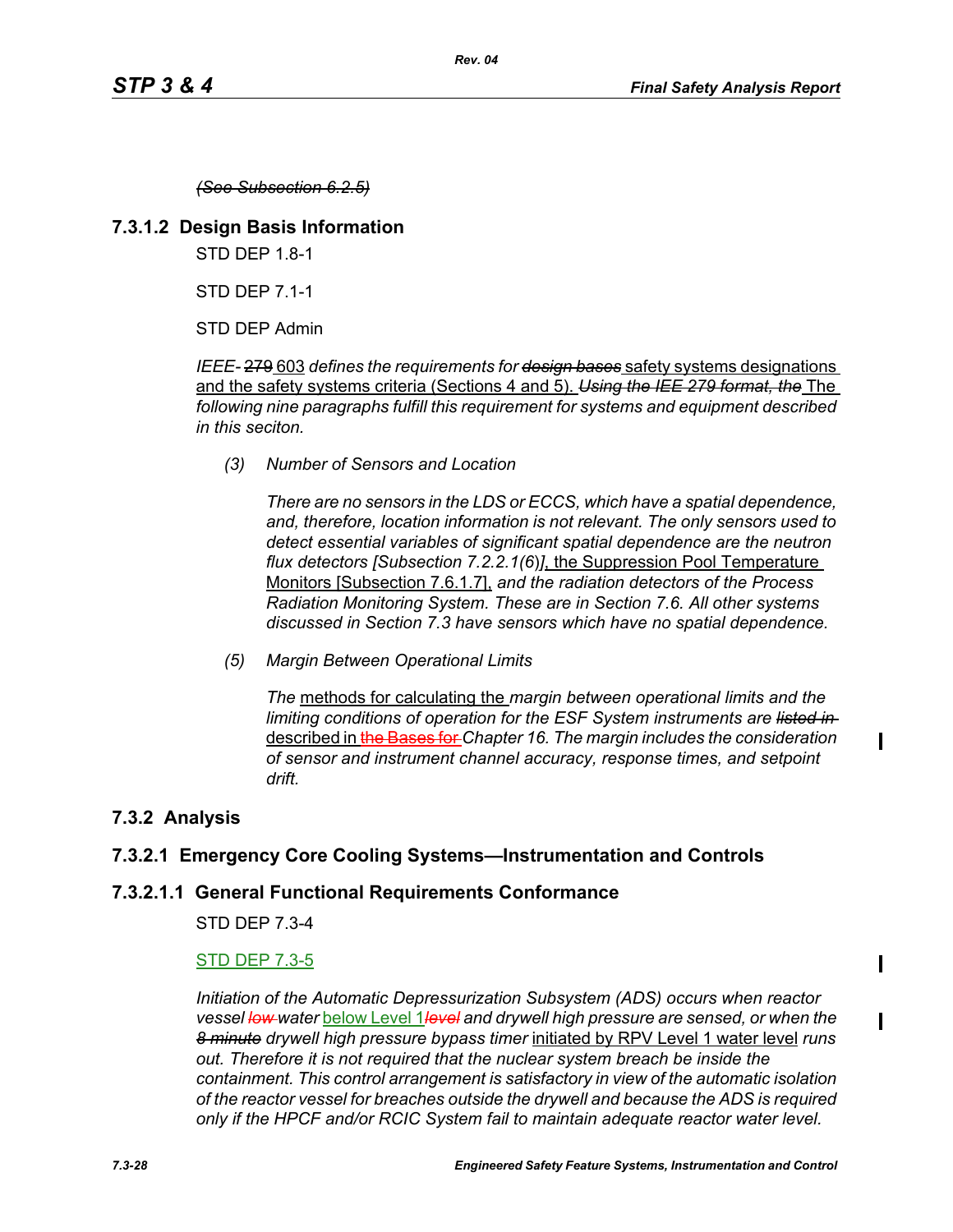*The control arrangement used for the ADS is designed to avoid spurious actuation (Figure 7.3-2). The ADS relief valves are controlled by two trip systems per division,*  both of which must be in the tripped state to initiate depressurization. Within each trip *system, both drywell pressure high trip or time out of the 8 minute drywell high pressure bypass timer and low* Level 1 *reactor water level trip are required to initiate a trip system.*

# **7.3.2.1.2 Specific Regulatory Requirements Conformance**

STD DEP T1 3.4-1

**STP DFP 1 1-2** 

STD DEP 1.8-1

STD DEP 7.3-1

STD DEP 7.3-5

STD DEP 7.3-7

STD DEP 7.3-16

STD DEP 7.3-17

*(1) 10CFR50.55a (IEEE-279*603*)*

*The ECCS incorporates two divisions of HPCF, one division of stream-driven RCIC, two divisions of ADS and three divisions (three loops) of LPFL (RHR/low pressure flooders). This automatically actuated network of Class 1E redundant high pressure and low pressure systems assures full compliance with IEEE- 279* 603*.*

*All components used for the ECCS are qualified for the environments in which they are located (Sections 3.10 and 3.11). All systems which make up the ECCS network are actuated by two-out-of-four logic combinations of sensors which monitor drywell pressure and reactor water level. There are a total of eight* wide range *water level sensors and four drywell pressure sensors which are supplied by the Nuclear Boiler System. These instruments are shared by the ECCS as well as the RPS and other systems which require actuation signals from these essential variables. However, each system receives all four signals as input to its own unique voting logic incorporated in the safety system logic and control (SSLC)* ESF Logic and Control System (ELCS) *network. If individual channels are bypassed for service or testing, the voting logic reverts to two-out-of-three.*

*Each of these electrical divisions contains one of the drywell pressure sensors and two of the reactor water level sensors which contribute to the two-out-of- four voting logic. All of these signals are multiplexed and passed* transmitted *through fiber-optic medium before entering the voting logic of the*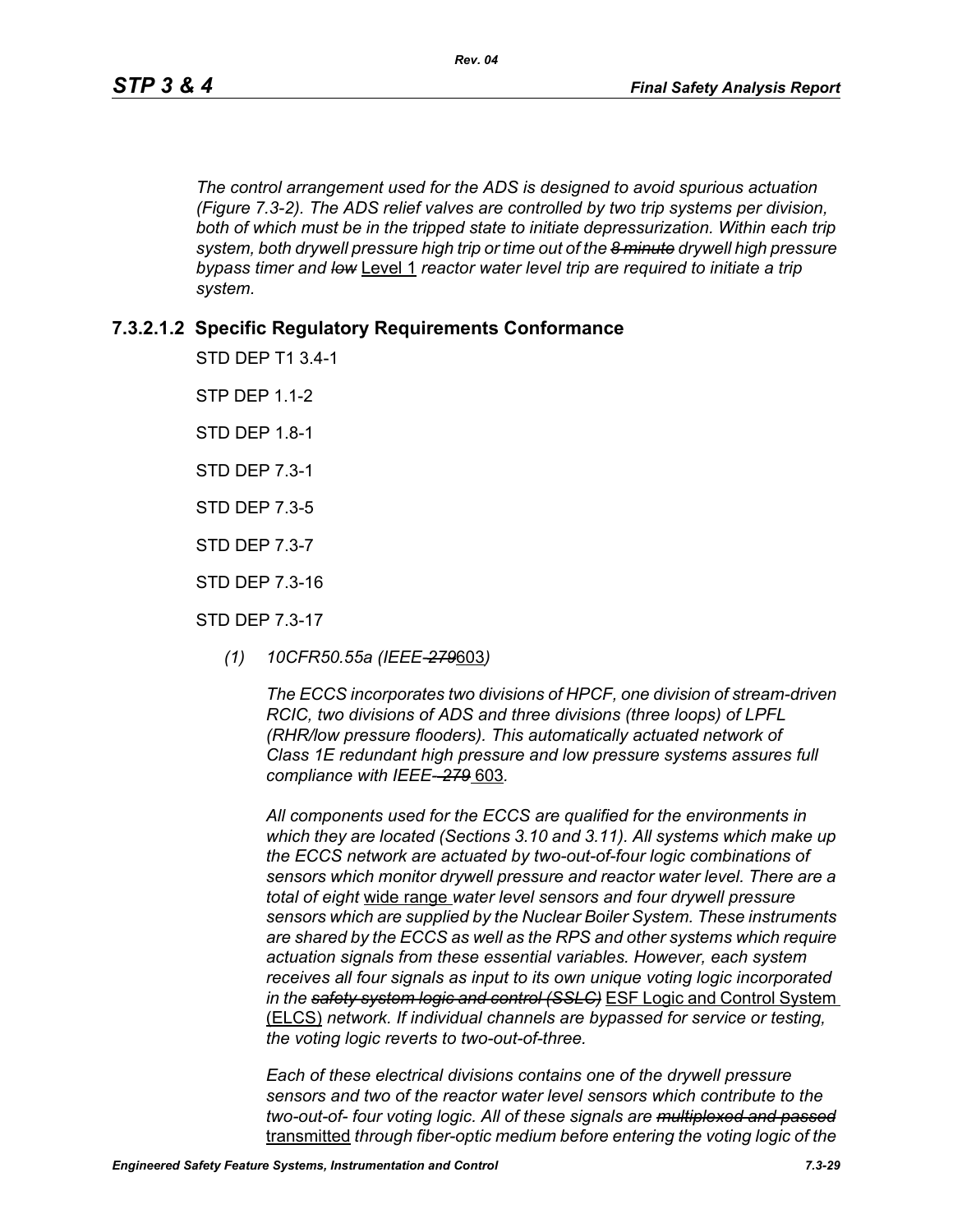*redundant divisions involved in the systems which make up the ECCS network.* 

*Separation and isolation is thus preserved both mechanically and electrically in accordance with IEEE-*603*279 and Regulatory Guide 1.75.*

*Other requirements of IEEE-*603*279, such as testing, bypasses, manual initiation, logic seal-in, etc., are described in Subsection 7.3.1.1.1.*

- *(3) Regulatory Guides (RGs)*
	- *(a) RG 1.22—"Periodic Testing of Protection System Actuation Functions"*
		- *(i) Periodic testing is interpreted to mean testing of actuation devices (which use pulse testing) but not to include testing of the actuated equipment which is tested during surveillance testing.*
	- *(c) RG 1.53—"Application of the Single-Failure Criterion to Nuclear Power Protection Systems"*

*The ECCS generally meets the requirements of RG 1.53 in addition to Section 4.2* 5.1*of IEEE-279* 603 *and IEEE-379. However, specific exception is taken with regard to Paragraph C-2 as follows: Specific items which cannot be energized for test during plant operation, or tested by other than continuity tests without degrading plant operability or safety, will be exempt from the requirements of this paragraph. (e.g., the SRV solenoid pilot valves)*

*(e) RG 1.75-"Physical Independence of Electric Systems"*

*The ECCS is in compliance with this regulatory guide assuming clarifications and alternates described in Subsection 7.1.2.10.5. Separation within the ECCS is such that controls, instrumentation, equipment, and wiring is segregated into four separate divisions designated I, II, III, and IV.* Sensor input signals are in Division I, II, III, and IV. Control logic is performed in Divisions I, II and III. *Control and motive power separation is maintained in the same manner. Separation is provided to maintain the independence of the four divisions of the circuits and equipment so that the protection functions required during and following any design basis event can be accomplished.*

- *(4) Branch Technical Positions (BTP)*
	- *(c) BTP ICSB 21—"Guidance for Application of Regulatory Guide 1.47"*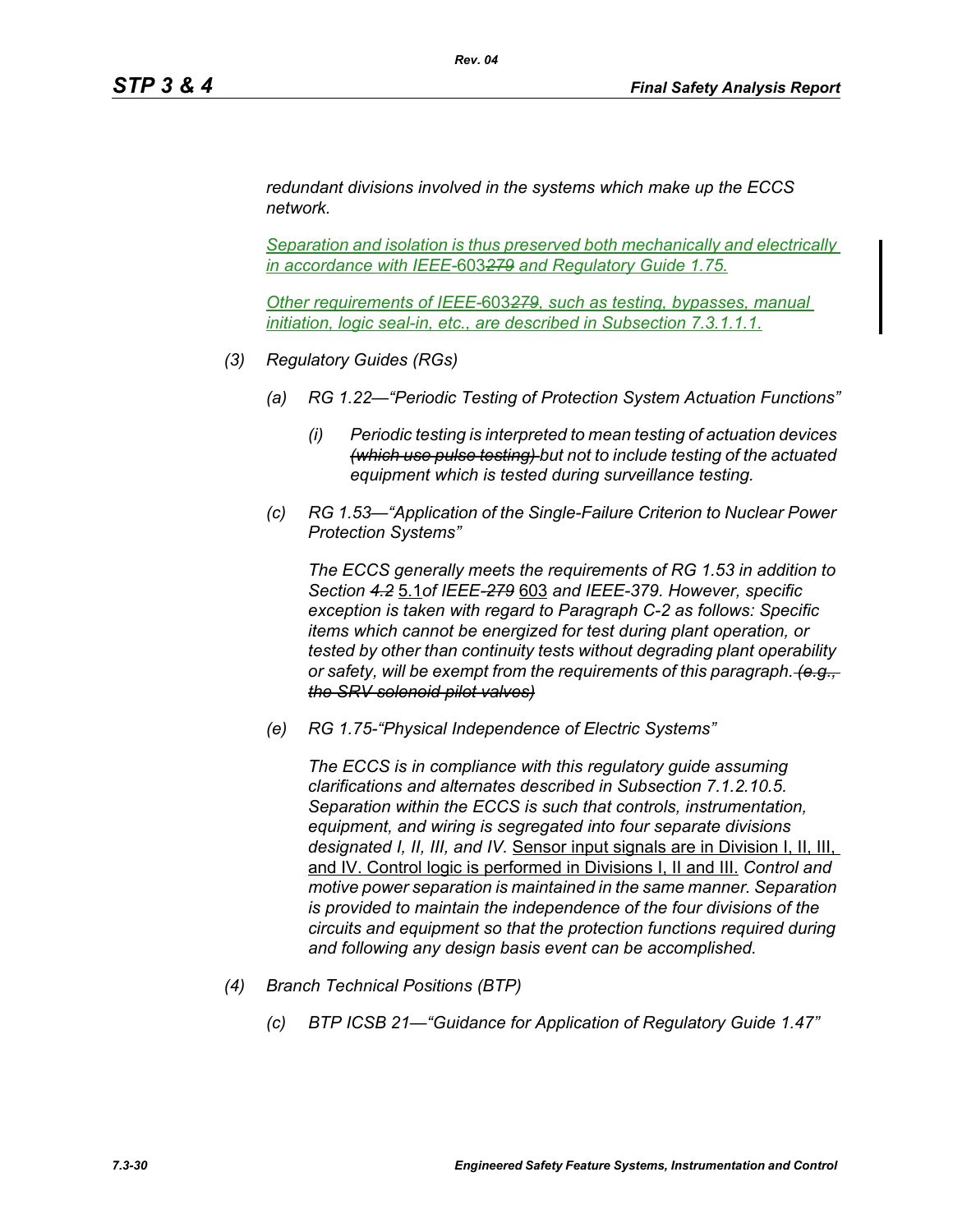*The ABWR design is a single unit.* ECCS is not shared between units. *Therefore, item B-2 of the BTP is not applicable. Otherwise, the ECCS is in full compliance with this BTP.*

*(d) BTP IGSB 22—"Guidance for Application of Regulatory Guide 1.22"*

*Rev. 04*

*In general, actuated equipment within the reactor protection system can be fully tested during reactor operation. Exceptions for the RPS scram function are discussed in Subsection 7.2.2.2.3.1 (10). Exceptions for ECCS* include *the ADS valve pilot solenoids and the LPFL shutdown valves which cannot be opened while the reactor is pressurized. However, both* these *can be tested during reactor shutdown. In addition, the ADS valve solenoids are monitored for continuity during the logic self- test.*

#### **7.3.2.2 Leak Detection and Isolation System—Instrumentation and Controls**

#### **7.3.2.2.2 Specific Regulatory Requirements Conformance**

STD DEP T1 3.4-1

STP DEP 1.1-2

STD DEP 1.8-1

*(1) 10CFR50.55a (IEEE-279*603*)*

*The LDS is* sensors and Digital Trip Functions (DTFs) are arranged as *a fourdivision system which is redundantly designed so that failure of any single element will not interfere with a required detection of leakage or isolation.*

*All components used for the safety isolation functions are qualified for the environments in which they are located (Sections 3.10 and 3.11). Most initiation parameters are represented by all four divisions which actuate the isolation functions via two-out-of-four logic permissives. Most of the sensors are provided by the Nuclear Boiler System. These instruments are shared by the ECCS, as well as the RPS and other systems which require actuation signals from these essential variables. However, each system receives all four signals as input to its own unique voting logic incorporated in the safety system logic and control (SSLC)* Reactor Trip and Isolation System (RTIS) and the ESF Logic and Control System (ELCS) *network. If individual channels are bypassed for service or testing, the voting logic reverts to twoout-of-three.*

*All of these signals are multiplexed and passed through fiber optic medium before entering the voting logic of the redundant divisions involved in the isolation valve logic. Separation and isolation are thus preserved both mechanically and electrically in accordance with IEEE-279*603 *and Regulatory Guide 1.75. For further information see Subsection 9A.5.5.7.*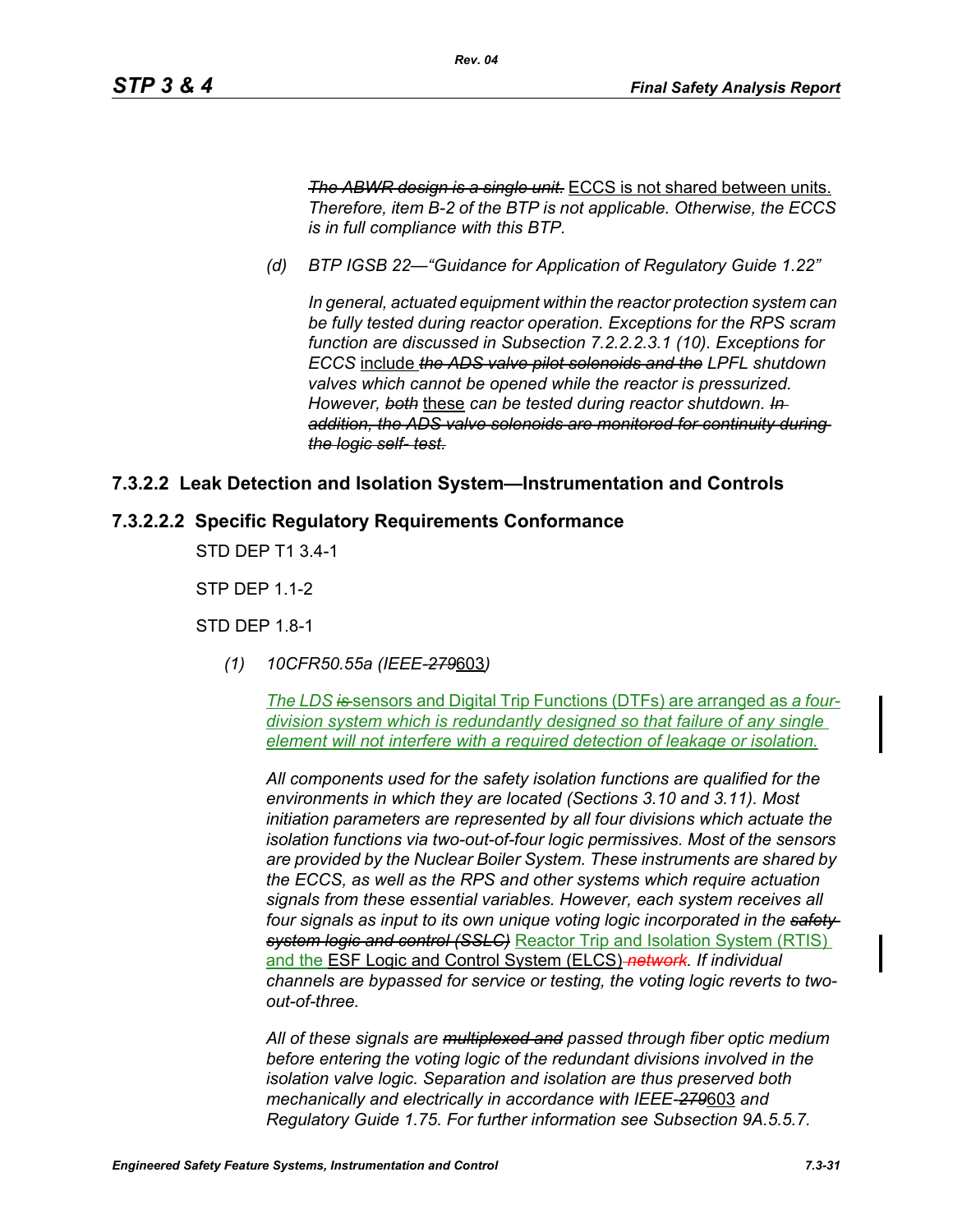*Other requirements of IEEE-*279603 *such as testing, bypasses, manual initiation logic seal-in, etc., are described in Subsection 7.3.1.1.2.*

*Rev. 04*

- *(4) Branch Technical Positions (BTPs)*
	- *(a) BTP ICSB 21—"Guidance for Application of Regulatory Guide 1.47"*

*The ABWR design is a single unit.* LDS is not shared between units. *Therefore, Item B-2 of the BTP is not applicable. Otherwise, the LDS is in full compliance with this BTP.*

#### **7.3.2.3 RHR/Wetwell and Drywell Spray Mode—Instrumentation and Controls**

#### **7.3.2.3.2 Specific Regulatory Requirements Conformance**

STP DEP 1.1-2

STD DEP 1.8-1

STD DEP 7.3-13

*(1) 10CFR50.55a (IEEE-279*603*)*

*All components used for the safety functions are qualified for the environments in which they are located (Sections 3.10 and 3.11). This* The Drywell Spray *mode of the RHR System (unlike the LPFL mode which is automatically actuated by LOCA) is automatically* can be manually *actuated should high pressure conditions occur in the drywell and wetwell air space.* The Wetwell Spray mode can be initiated at any time provided the proper permissives are present.

*The suppression cooling mode pool is designed in accordance with all requirements of IEEE-*279603 *as described in Subsection 7.3.1.1.3.*

*A clarification should be made with regard to IEEE-279, Section 4.19. The parent RHR System annunciates activity at the loop level (i.e., "RHR LOOP A, B, C ACTIVATED"). However, the individual mode of the RHR System is not separately annunciated.*

*(4) Branch Technical Positions (BTPs)*

*In accordance with the Standard Review Plan for Section 7.3, and with Table 7.1-2, only BTPs 21 and 22 are considered applicable for the WDSC* Wetwell / Drywell Spray *mode. They are addressed as follows:*

*(a) BTP ICSB 21— "Guidance for Application of Regulatory Guide 1.47"*

*The ABWR design is a single unit.* RHR equipment is not shared between units. *Therefore, Item B-2 of the BTP is not applicable. Otherwise, the WDSC is in full compliance with this BTP.*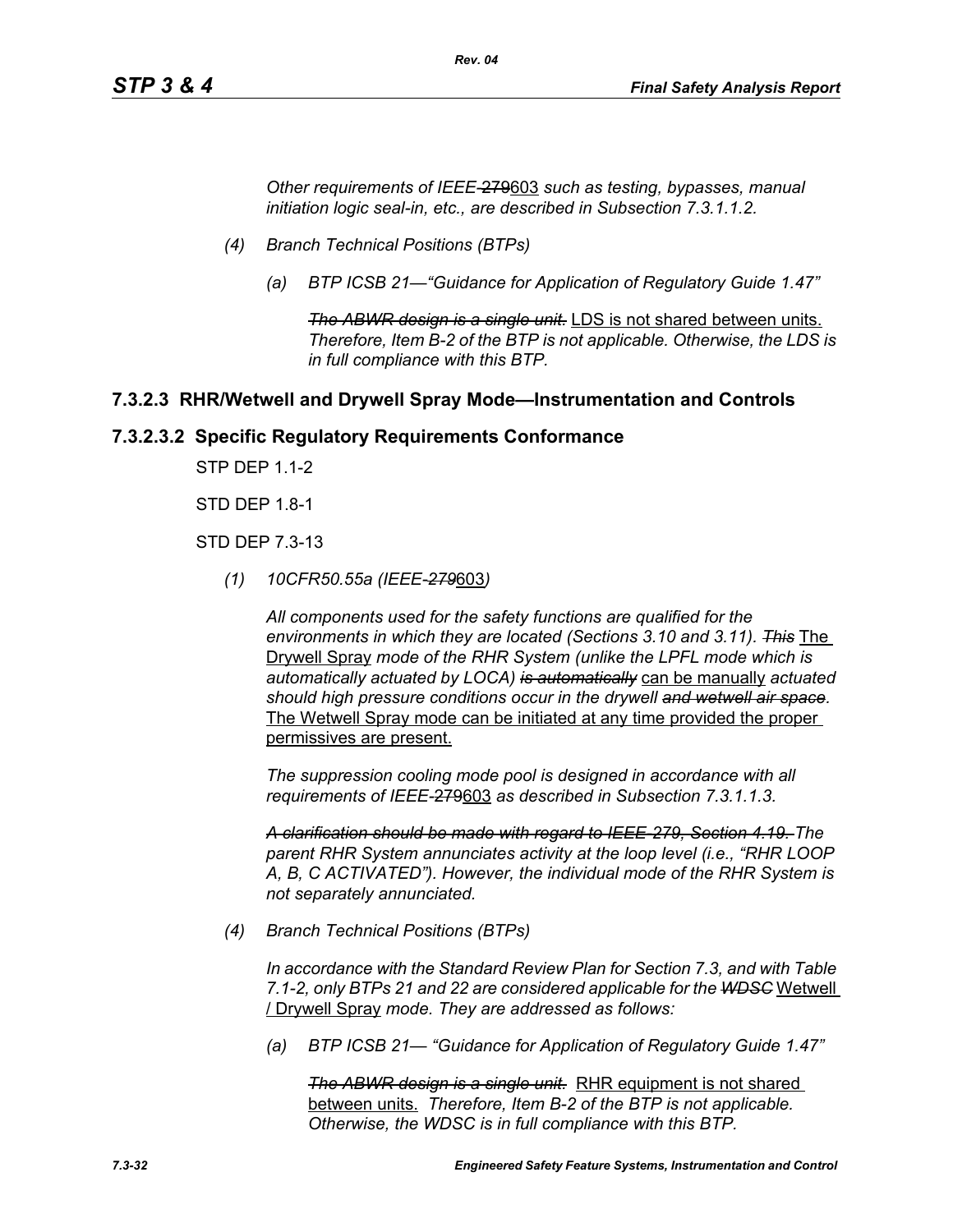# **7.3.2.4 RHR/Suppression Pool Cooling Mode—Instrumentation and Controls**

#### **7.3.2.4.2 Specific Regulatory Requirements Conformance**

**STP DFP 1 1-2** 

STD DEP 1.8-1

*(1) 10CFR50.55a (IEEE-279603)*

*The suppression cooling mode pool system is designed in accordance with all requirements of IEEE-*279603 *as described in Subsection 7.3.1.1.4.*

*A clarification should be made with regard to IEEE-279, Section 4.19. The parent RHR System annunciates activity at the loop level (i.e., "RHR LOOP A, B, C ACTIVATED"). However, the individual mode of the RHR System is not separately annunciated.*

- *(4) Branch Technical Positions (BTPs)*
	- *(a) BTP ICSB 21— "Guidance for Application of Regulatory Guide 1.47"*

**The ABWR design is a single unit.** RHR equipment is not shared between units. *Therefore, Item B-2 of the BTP is not applicable. Otherwise, the SPC mode is in full compliance with this BTP.*

# **7.3.2.5 Standby Gas Treatment System—Instrumentation and Controls**

#### **7.3.2.5.2 Specific Regulatory Requirements Conformance**

STP DEP 1.1-2

STD DEP 1.8-1

*(1) 10CFR50.55a (IEEE-279603)*

*The SGTS is designed to meet all the requirements of IEEE-*279603*. Detailed system design descriptions are given in Subsection 7.3.1.1.5.*

- *(4) Branch Technical Positions (BTPs)*
	- *(a) BTP ICSB 21— "Guidance for Application for Regulatory Guide 1.47"*

*The ABWR design is a single unit.* SGT equipment is not shared between units. *Therefore, Item B-2 of the BTP is not applicable. Otherwise, the SGTS is in full compliance with this BTP.*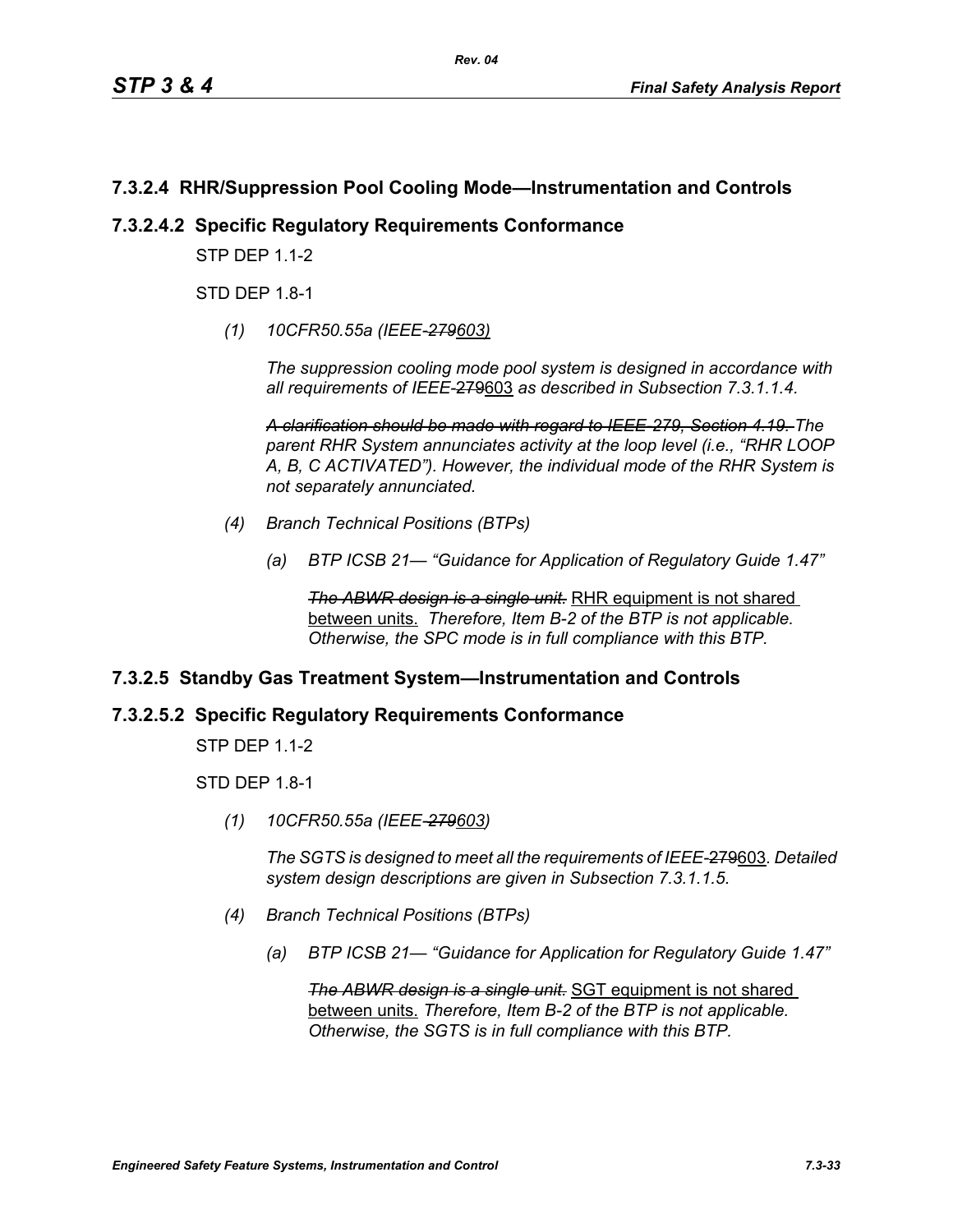#### **7.3.2.6 Emergency Diesel Generator Support System—Instrumentation and Control**

# **7.3.2.6.2 Specific Regulatory Requirements Conformance**

STP DEP 1.1-2

 $STD$  DFP 1.8-1

- *(1) 10CFR50.55a (IEEE-279*603*)*
- *(4) Branch Technical Positions (BTPs)*
	- *(a) BTP ICSB 21— "Guidance for Application for Regulatory Guide 1.47"*

*The ABWR design is a single unit.* DG support equipment is not shared between units. *Therefore, Item B-2 of the BTP is not applicable. Otherwise, the diesel generator support systems are in full compliance with this BTP.*

#### **7.3.2.7 Reactor Building Cooling Water System and Reactor Service Water System Instrumentation and Controls**

# **7.3.2.7.2 Specific Regulatory Requirements Conformance**

STP DFP 11-2

STD DEP 1.8-1

*(1) 10CFR50.55a (IEEE-279603)*

*The RCW and the RSW Systems are designed to meet all applicable requirements of IEEE-*279603*. Detailed system design descriptions are given in Subsection 7.3.1.1.7 and in Section 9.2.*

- *(4) Branch Technical Positions (BTPs)*
	- *(a) BTP ICSB 21— "Guidance for Application for Regulatory Guide 1.47"*

*The ABWR design is a single unit.* RCW equipment is not shared between units. *Therefore, Item B-2 of the BTP is not applicable. Otherwise, the RCW is in full compliance with this BTP.*

# **7.3.2.8 Essential HVAC Systems—Instrumentation and Control**

# **7.3.2.8.2 Specific Regulatory Requirements Conformance**

STP DEP 1.1-2

STD DEP 1.8-1

STD DEP Admin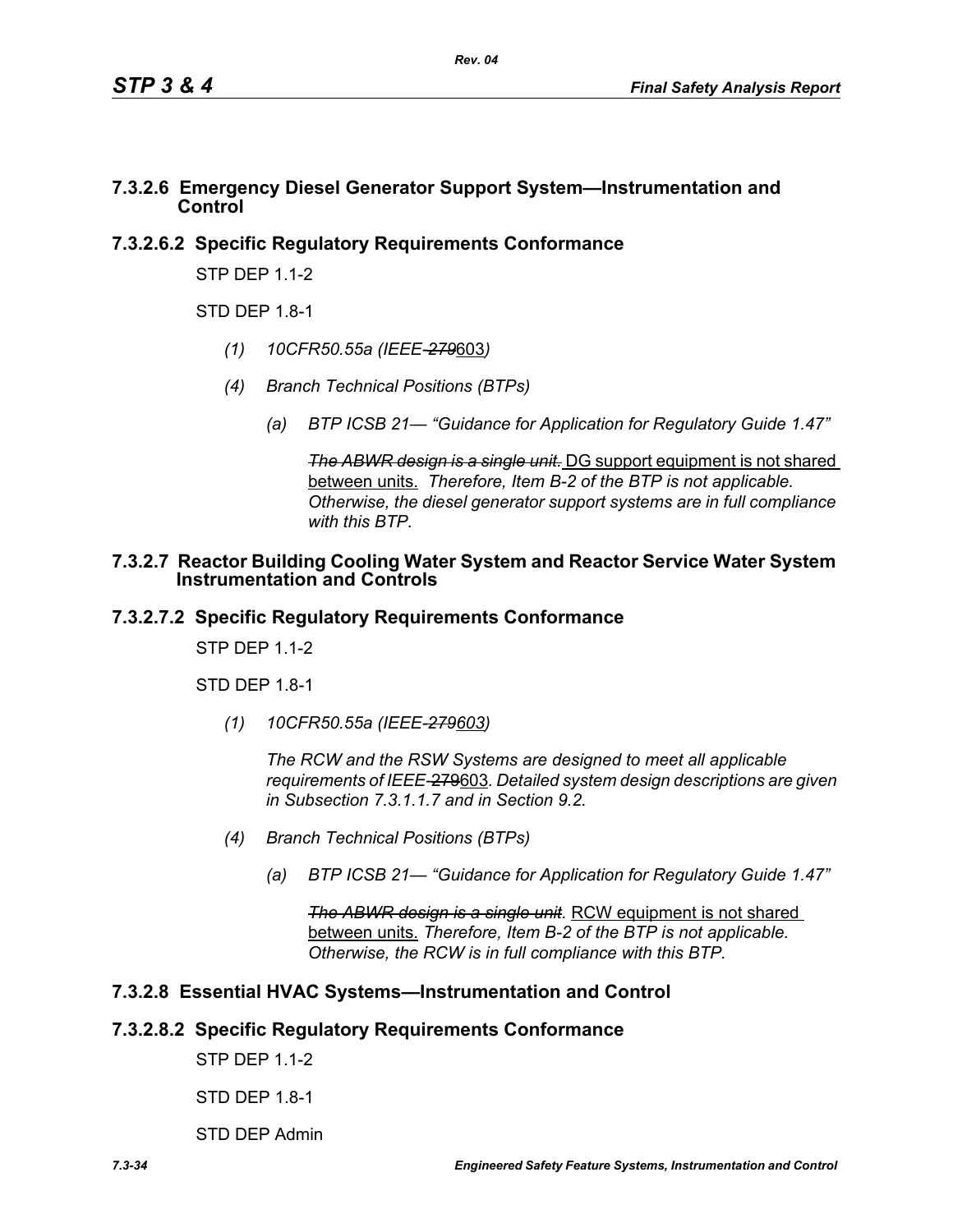*(1) 10CFR50.55a (IEEE-279*603*)*

*The essential HVAC Systems (HVAC) have two* are powered by three *independent electrical divisions and are redundantly designed so that failure of any single electrical component will not interfere with the required safety action of the system.*

*The HVAC System utilizes mechanical Divisions A & B* A, B, and C *corresponding with electrical Divisions I & II,* I, II, and III, *respectively. Electrical separation is maintained between the redundant divisions.*

*The HVAC System is designed to meet all applicable requirements of IEEE-*279603*. Detailed system design descriptions are given in Subsection 7.3.1.1.8 and in Chapter 9.*

- *(4) Branch Technical Positions (BTPs)*
	- *(a) BTP ICSB 21— "Guidance for Application for Regulatory Guide 1.47"*

*The ABWR design is a single unit.* HVAC equipment is not shared between units. *Therefore, item B-2 of the BTP is not applicable. Otherwise, the HVAC System is in full compliance with this BTP.*

# **7.3.2.9 HVAC Emergency Cooling Water System—Instrumentation and Control**

#### **7.3.2.9.2 Specific Regulatory Requirements Conformance**

STP DEP 1.1-2

STD DEP 1.8-1

*(1) 10CFR50.55a (IEEE-279603)*

*The HECW System is designed to meet all applicable requirements of IEEE-*279603*. Detailed system design descriptions are given in Subsection 7.3.1.1.9 and in Chapter 9.*

- *(4) Branch Technical Positions (BTPs)*
	- *(a) BTP ICSB 21— "Guidance for Application for Regulatory Guide 1.47"*

*The ABWR design is a single unit.* HECW is not shared between units. *Therefore, Item B-2 of the BTP is not applicable. Otherwise, the HECW System is in full compliance with this BTP.*

#### **7.3.2.10 High Pressure Nitrogen Gas Supply System—Instrumentation and Controls**

# **7.3.2.10.2 Specific Regulatory Requirements Conformance**

STP DEP 1.1-2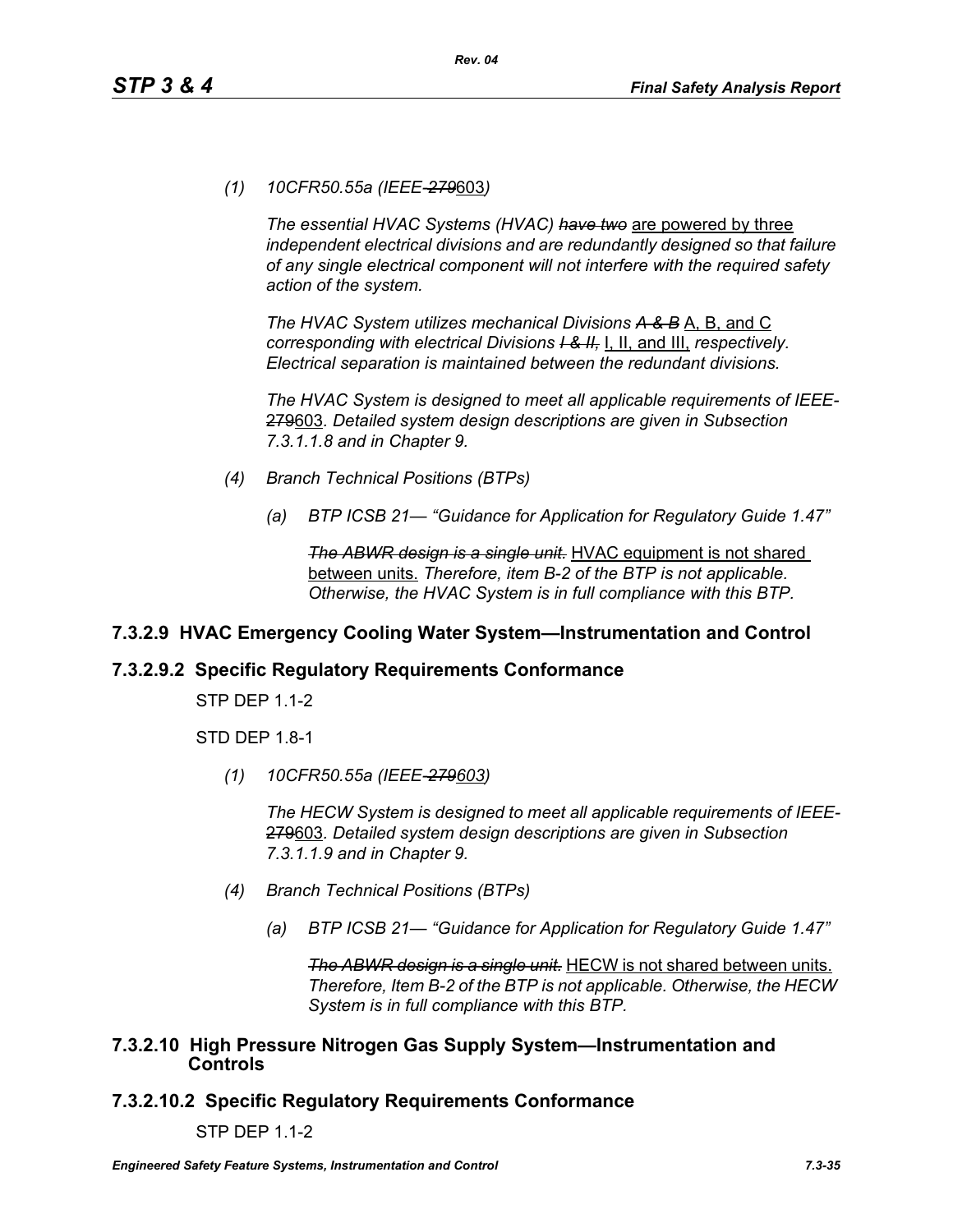STD DEP 1.8-1

*(1) 10CFR50.55a (IEEE*-279603*)*

*The HPIN System is designed to meet all applicable requirements of IEEE- 279*603*. Detailed system design descriptions are given in Subsection 7.3.1.1.10 and in Chapter 6.*

- *(4) Branch Technical Positions (BTPs)*
	- *(a) BTP ICSB 21— "Guidance for Application for Regulatory Guide 1.47"*

*The ABWR design is a single unit.* HPIN is not shared between units. *Therefore, Item B-2 of the BTP is not applicable.* 

# **7.3.3 COL License Information**

# **7.3.3.1 Cooling Temperature Profiles for Class 1E Digital Equipment**

The following standard supplement addresses COL item 7.3-1 License Information Item 7.1.

The room profiles for equipment qualification are included in Appendix 3I. These profiles wil be confirmed as part of the pre-operational testing. See Tier 1 Table 3.4 item 14(b).

# **7.3.4 References**

STD DEP 16.3-100

7.3-2 **IWCAP-17119-P** "Methodology for South Texas Project Units 3 & 4 ABWR Technical Specification Setpoints".<sup>1</sup>

<sup>\*</sup> See Subsection 7.1.2.10.9.